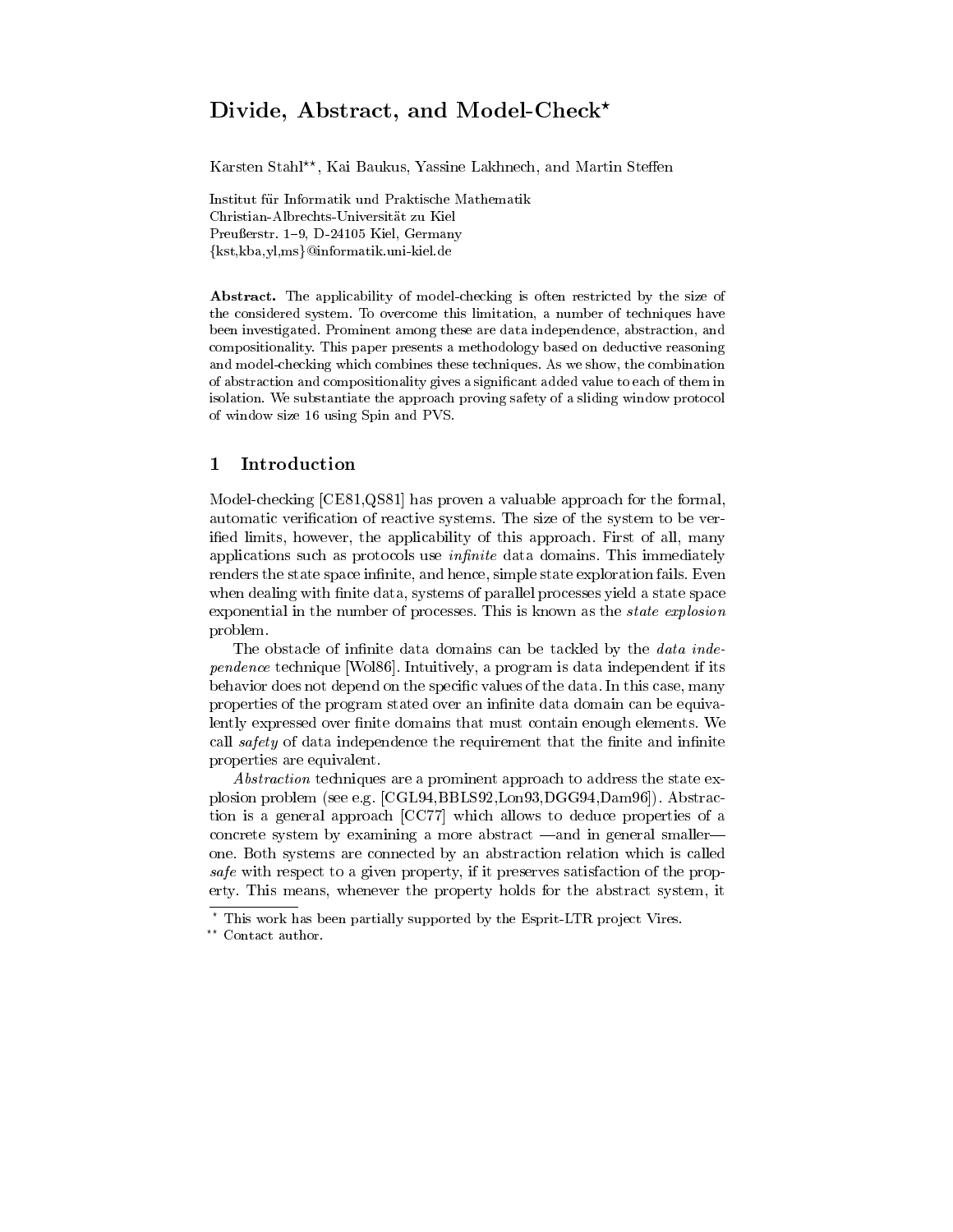holds for the concrete one as well. In general, for a given concrete system, the abstract one depends on the property to be established. Therefore, in case the property to be verified is *global*, i.e., it depends on the exact behavior of all processes, it is hard to signicantly abstract these components. It should be intuitively clear that the more local to a set of processes a property is, the more radically the remaining processes can be abstracted. Therefore, it is appealing to decompose a global property into a number of local ones which together imply the original one. Breaking a verification problem into more manageable subproblems is the essential idea of *compositional reason*ing (see e.g.  $[dRLP98]$  for a recent collection of relevant work in this field). To summarize, combining abstraction techniques and compositionality gives a signicant added value to each of these techniques in isolation.

The verification requirements arising from the three techniques, namely safety of data independence and of the abstraction, as well as correctness of the decomposition, are in general undecidable. Escaping fully automatic reasoning, they are natural candidates for *deductive reasoning*. This means, the proposed methodology leads to a clean combination of model-checking and interactive theorem proving.

The contribution of this paper is to explore the proposed methodology and to substantiate its applicability with a safety proof of a *sliding-window* protocol. The chosen variant of the protocol is inspired by the one implemented in Mascara [DPA+ 98], a medium-access layer for wireless ATM-networks, which uses a window size of 16. Judging from experience, model-checking directly the protocol with this window size is far beyond the reach of Spin or similar model-checkers. Using decomposition together with abstraction and data independence we were able to automatically verify the decomposed subproblems with the Spin model-checker [Hol91]. To verify the safety of the abstraction we used the theorem-prover PVS [ORSvH95].

The remainder of the paper is organized as follows: Section 2 explains the techniques used towards verication. Section 3 contains (part of ) the Promela model of the sliding window protocol before in Section 4 we present safety proof for the protocol. Finally, Section 5 contains concluding remarks and references to related work. The complete Promela code and the PVS derivation can be found at http://www.informatik.uni-kiel.de/~kst/sw/.

#### $\overline{2}$ Verification Approach

The goal is to prove that a system  $S$ , given as a parallel composition of a number of subsystems  $S_i$ , satisfies a given property  $\varphi$ , that is

$$
\mathcal{S}_1||\ldots||\mathcal{S}_n| = \varphi.
$$

In practice, when trying to apply model-checking in this setting, several problems occur. First, the data part is often infinite or at least very large. Second,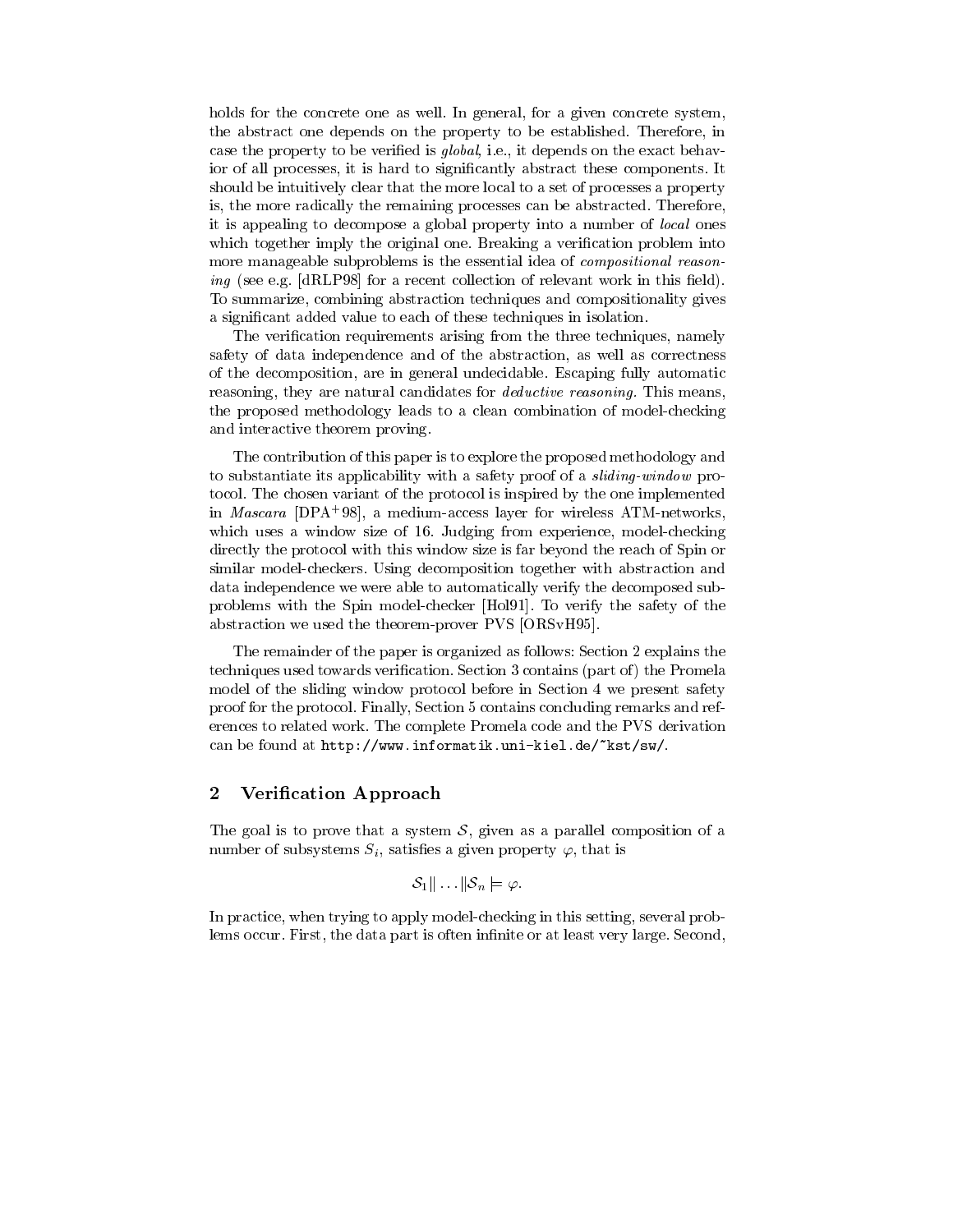the parallel composition of the  $S_i$ 's leads to an exponential blowup of the state space of the overall system, which is known as the *state explosion problem*.

This paper presents a practical methodology to build abstract systems which can be handled by model-checkers. It is applied to a sliding window protocol taken from a wireless ATM protocol.

The methodology is based on three principles:

- 1. Decomposition of the property to prove,
- 2. data independence of the system, and
- 3. building abstractions.

## 2.1 Decomposition

We first *decompose* the property  $\varphi$  into a set of properties  $\varphi_1,\ldots,\varphi_k$  which together imply  $\varphi$ , i.e.,  $\varphi_1 \wedge \ldots \wedge \varphi_k \implies \varphi$ , such that each property  $\varphi_i$  is easier to establish than the original property  $\varphi$ . In order to derive  $\varphi_i$ , one can in turn use the principles of *data independence*, *abstraction*, and *decomposition* 

As a guideline of a decomposition one should always try to introduce properties  $\varphi_i$  for which only a few processes are relevant, and which are therefore *local* to these processes. In such a case, this property can be shown with very abstract versions of the remaining processes.

#### 2.2 Data Independence

For a property  $\varphi$ , we make use of the *data independence* [Wol86] of a system to change the input language, favorably reducing the alphabet of the input language to a finite set.

Data independence means that the system does not change the data received nor that it invents new data. For example, the system is allowed to compose the input to build new blocks in case it is later decomposed without change, or store some data and use it later unchanged. These assumptions can be checked syntactically and often hold for data-transmission protocols, and in particular, for the sliding window protocol of the following section.

When changing the input language, usually also the property  $\varphi$  has to be adapted yielding a property  $\tilde{\varphi}$  over the new input language. The requirement  $\tilde{\varphi}$  has to satisfy is that it holds for the program operating on the new input language if and only the original property holds for the program with the original input language.

For example, suppose we want to check that a process, given as input the increasing sequence of natural numbers starting from  $0$ , first delivers a  $0$  as output. Since satisfaction of the property depends on whether 0 or any other value appears first, one can identify all values other than 0. In other words, under the assumption that the process is data independent, one can show the stated property with the restricted input language  $01^{\infty}$ , using only a finite alphabet instead of the natural numbers.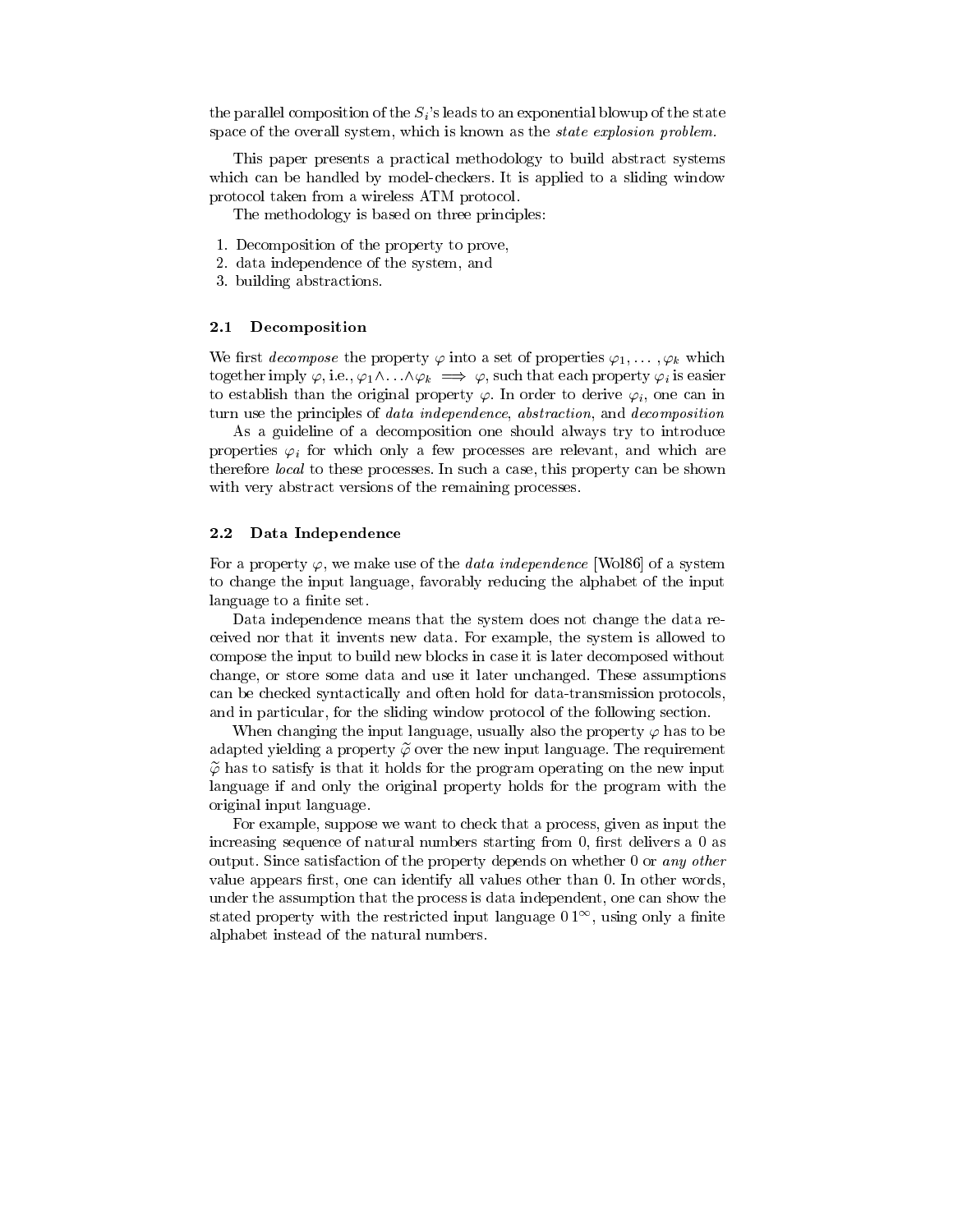### 2.3 Abstraction

 $A$ *ustraction*  $[\text{CC17},\text{CC194},\text{LOH95},\text{DGG94},\text{K4H94},\text{LC5-95},\text{Daff90},\text{KeI95}],$  the third technique we use, is a general way of deriving properties for systems by investigating smaller, more abstract ones. In our specic setting, to establish a property  $\varphi$  local to component  ${\cal S}_i$ , we create abstract versions  $\widetilde{\cal S}_l$  of the remaining processes  $S_l$  such that

$$
\widetilde{\mathcal{S}_1} \| \dots \| \widetilde{\mathcal{S}_{j-1}} \| \mathcal{S}_j \| \widetilde{\mathcal{S}_{j+1}} \| \widetilde{\mathcal{S}_n} \models \varphi \quad \text{implies} \quad \mathcal{S}_1 \| \dots \| \mathcal{S}_n \models \varphi.
$$

Of course, in general the part of interest might not consist of a single process  $S_i$  but of a set of processes. The connection between the concrete and the abstract system is given by an abstraction relation  $\alpha$  between the two state spaces. Since we consider only path universally quantified properties, it is sufficient that the abstract versions  $\widetilde{\mathcal{S}}_l$  exhibit more behavior than the original  $S_l$  with respect to the abstraction relation, i.e., the abstraction relation is a *simulation* relation. Formally,  $\alpha$  is a simulation relation between both systems, if the following condition, called *safety of abstraction*, holds:

$$
\forall c, c' \in \Sigma_C, a \in \Sigma_A. \tau_C(c, c') \land \alpha(c, a) \implies \exists a' \in \Sigma_A. \tau_A(a, a') \land \alpha(c', a'),
$$

where  $\Sigma_C$  is the concrete state space and  $\tau_C$  is a concrete transition (respectively  $\Sigma_A$  and  $\tau_A$  for the abstract system).

In the verification of the sliding window protocol, we prove safety of abstraction using the theorem prover PVS [ORSvH95]. The translation of the system transitions and the state space into a PVS theory is straightforward and omitted from the paper.

#### 2.4 Verication Strategies

The techniques presented above can be applied in any suitable order and the application can be iterated. Having in mind that a property should be decomposed into more local properties, it is, however, advantageous to first apply decomposition. Indeed, it does not enlarge the state space but rather gives more possibilities for applying the two other abstraction techniques.

In the sequel, we present an iterative method which can be applied in order to decompose a given property into more local ones. To do so, assume we are given two processes  $S_1$  and  $S_2$  in parallel, and a property  $\varphi$ . Suppose we want to show  $S_1 \parallel S_2 \models \varphi$  and let C denote the chaotic process which exhibits all possible behaviors. In Figure 1, we describe an (semi-)algorithm given in pseudo-code which can be applied to decompose a property into more local properties. In the given description we tacitly identify processes and properties and denote by  $\mathcal{R}(S)$  the set of reachable states of S.

Clearly, we can replace  $\mathcal{R}(S_1 \parallel \psi_2)$  (resp.  $\mathcal{R}(\psi_1 \parallel S_2)$ ) by any property which follows from  $\mathcal{R}(S_1 \parallel \psi_2)$  (resp.  $\mathcal{R}(\psi_1 \parallel S_2)$ ) and axioms which can be derived from the semantics such as the usual assumptions concerning the buffers.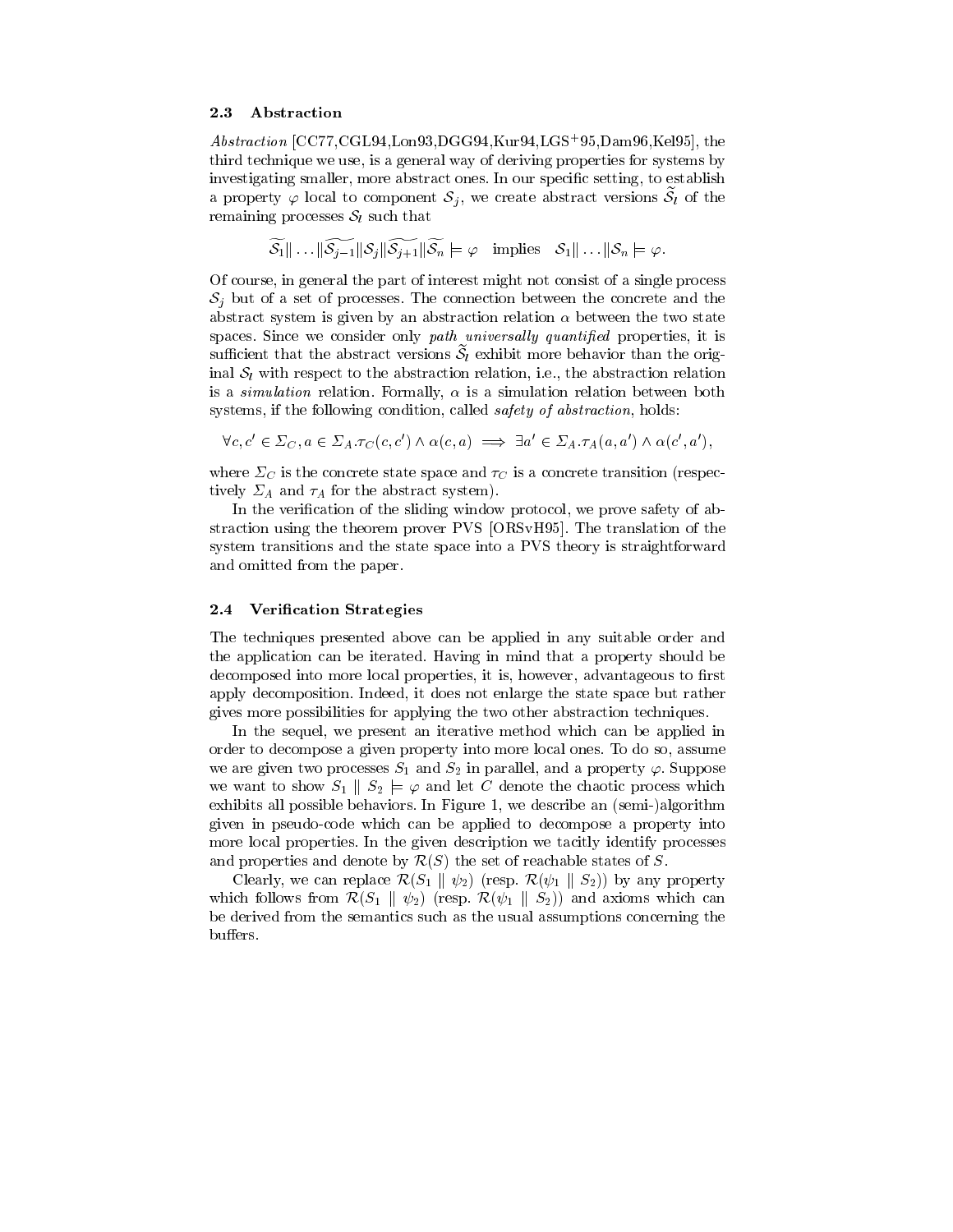```
\psi_1 := C;\psi_2 := C;Do
      \psi_1 := \mathcal{R}(S_1 || \psi_2)\overline{\phantom{a}}\psi_2 := \mathcal{R}(\psi_1 \| S_2)Until \psi_1 \wedge \psi_2 \Rightarrow \varphi
```
Fig. 1. Property Decomposition

We now illustrate this methodology by proving safety of a sliding window protocol used in Mascara [DPA+ 98], a medium-access layer for wireless ATMnetworks. We start with a description of the protocol.

#### 3 The Sliding Window Protocol

The sliding window protocol [Ste76] is a communication protocol to guarantee reliable data transmission over unreliable, buffered communication channels. Considering only unidirectional communication, the protocol consists of a sender and a receiver process, connected by two channels, one in each direction (cf. Figure 2).



Fig. 2. Communication structure

The sender receives data from the source which has to be transmitted to the target. The data is sent to the receiver over the data channel, which may lose but not reorder messages. The sender stamps each data item with a sequence number such that the receiver can detect whether a message had been lost. The receiver acknowledges received data by sending the sequence number which it expects next over the lossy acknowledgment channel. The sender can retransmit unacknowledged messages, which are kept in the socalled transmission window until acknowledged. To hand out the data items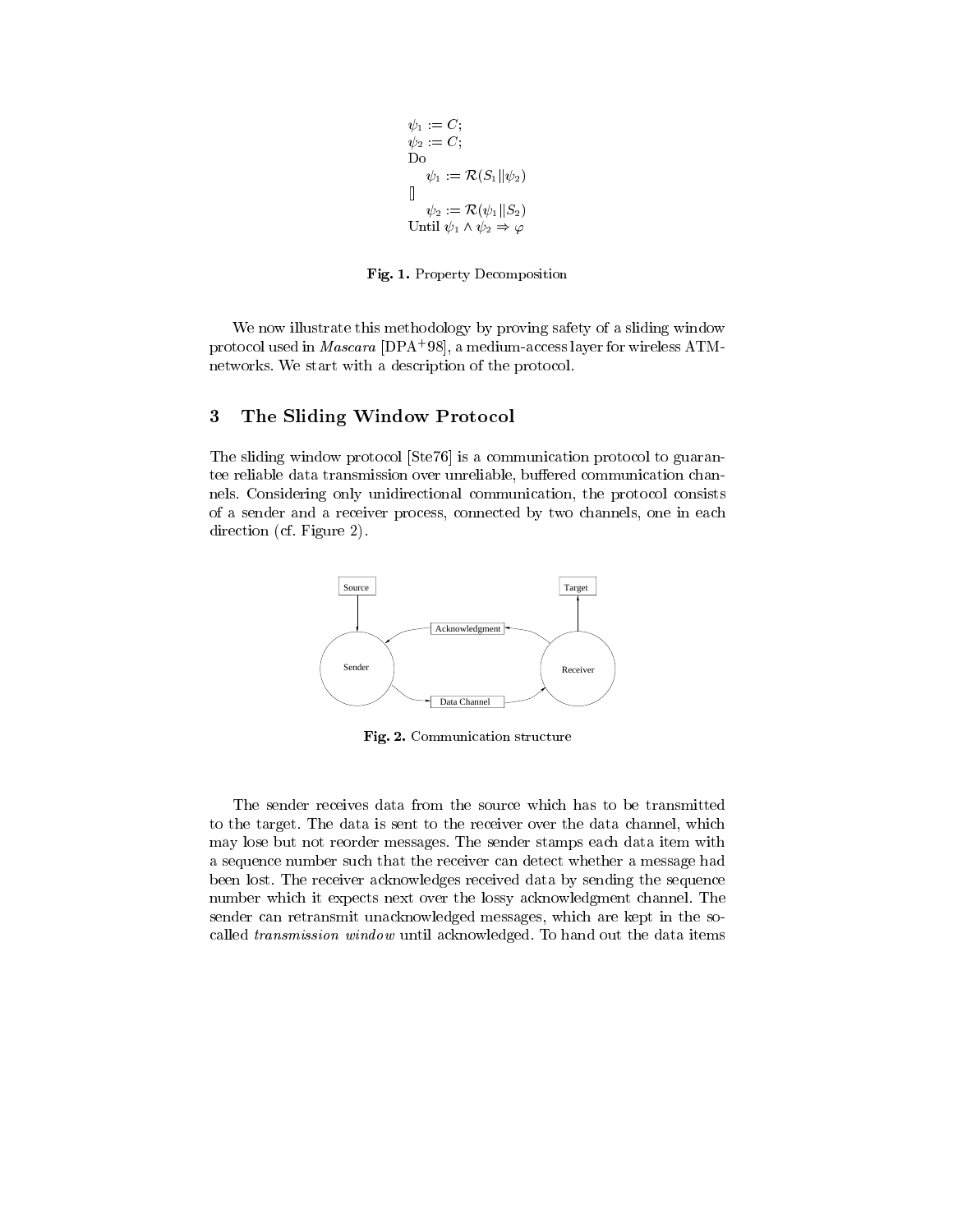to the target in the correct order, the receiver can temporarily store them in its reception window. its reception window. The contract of the contract of the contract of the contract of the contract of the contract of the contract of the contract of the contract of the contract of the contract of the contract of the cont

The protocol has three important parameters:

- **Transmission window size** tw: This value specifies the maximal number of messages sent but not yet acknowledged together with those received from the source but not yet sent.
- Reception window size  $rw$ : This is the maximum number of messages that can be kept at the receiver side without being delivered.
- Cardinality of sequence numbers  $n$ : Since the transmission window is finite, a finite set of sequence numbers suffices to ensure unique identication of each message. The protocol works correctly with at least  $n = tw + rw$  sequence numbers. In this case the numbers  $\{0, \ldots, n-1\}$ are used cyclically modulo n.

Mascara's sliding window protocol uses a transmission window size of 15 and size 1 for the receiver, which means the receiver either delivers a message in case it fits into the output stream or it discards it. The protocol uses the minimal possible amount of sequence numbers, namely 16. Although in general, a sliding window protocol assures safety over unbounded lossy FIFOchannels, in Mascara the buffer is restricted to a size of 16.

In the following we give the Promela model (Promela is the input language of Spin) for sender and receiver. In Section 4 we will refer to the transitions of sender and receiver using the names mentioned in the comments of the Promela code. The lossiness of communication is modeled using Promela communication channels of buffer size 16, where the receiving side may decide nondeterministically to lose the message.

```
proctype Sender()
f.
\overline{\phantom{a}}Data transmit_window[window_size];
   windowing last \sim 100 \mu is a continuous last \sim 0; where \sim 0; where \sim 0; where \sim 0; where \sim 0; where \sim 0; where \sim 0; where \sim 0; where \sim 0; where \sim 0; where \sim 0; where \sim 0; where \simWindow_index next_to_send = 0;
   m = 0; m = 0; m = 0; m = 0; m = 0; m = 0; m = 0; m = 0; m = 0; m = 0; m = 0; m = 0; m = 0; m = 0; m = 0; m = 0; m = 0; m = 0; m = 0; m = 0; m = 0; m = 0; m = 0; m = 0; m = 0; m = 0; m = 0; m = 0Seq_Number ack;
  do
                                                                               /* receive_data */
  :: atomic{
        !(data_window_full) ->
          gen_to_send?(transmit_window[next_free]);next_free ((next free + 1) % windows the 1) windows
       }:: d_step{
                                                                                /* send
         d_step{ /* send */
```
data approximating  $\alpha$  and  $\alpha$  is the new particle of  $\alpha$  in  $\alpha$ 

 $^\circ$  In the Promela code we leave out macro definitions for the data operations, which should be clear from the context.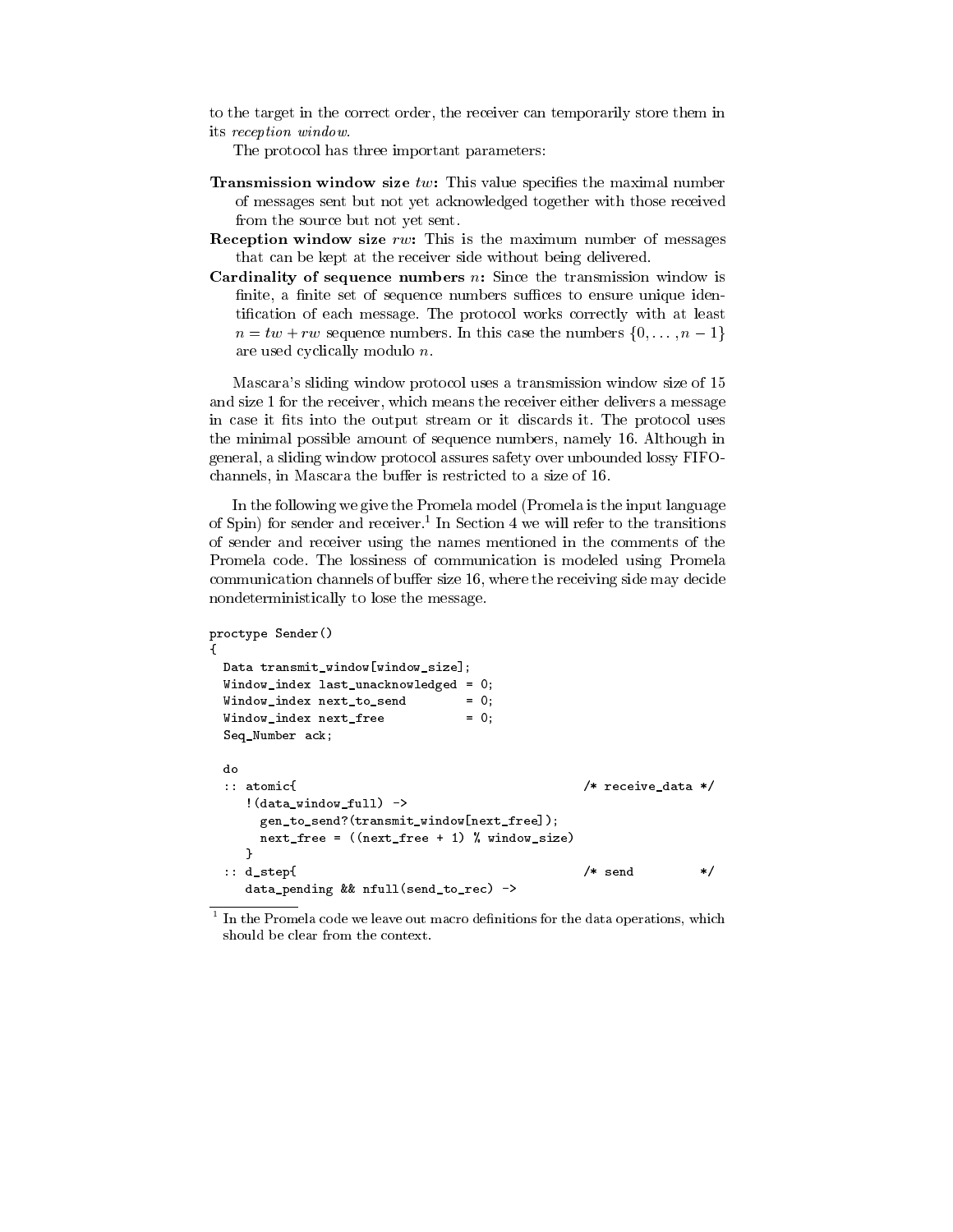```
send_to_rec! transmit_window[next_to_send], next_to_send;
        next_to_send (next-to_send + 1) % window_size-
     }:: d_step{
     sliding_window_full ->
                                                           /* timeout *next_to_toma = last_unachmonethy
     }:: d_step{
                                                           /* receive_ack */
      nempty(rec_to_send) -> rec_to_send?ack;
        if:: (ack == last_unacknowledged) ->
              next_to_send = last_unacknowledged
        :: else -> last_unacknowledged = ack
        fi:: recognized the contract of the contract of the contract of the contract of the contract of the contract of the contract of the contract of the contract of the contract of the contract of the contract of the contract of 
     }od}
```


Fig. 3. Transmission window of the sender

As long as the transmission window is still capable of storing messages to be sent, the sender can read new data items from the data source. The new items are put in the open part of the window together with the already sent but yet unacknowledged messages. The position in the window corresponds with the sequence number given to the data items. Those messages are sent in the cyclic order of their sequence numbers (see Figure 3). This is done by the send transition. A specific feature of Mascara's sliding window protocol is how the retransmission is triggered: in smooth operation of the protocol each acknowledgment will confirm one or more messages. The fact that twice the same acknowledgment is received is taken as indication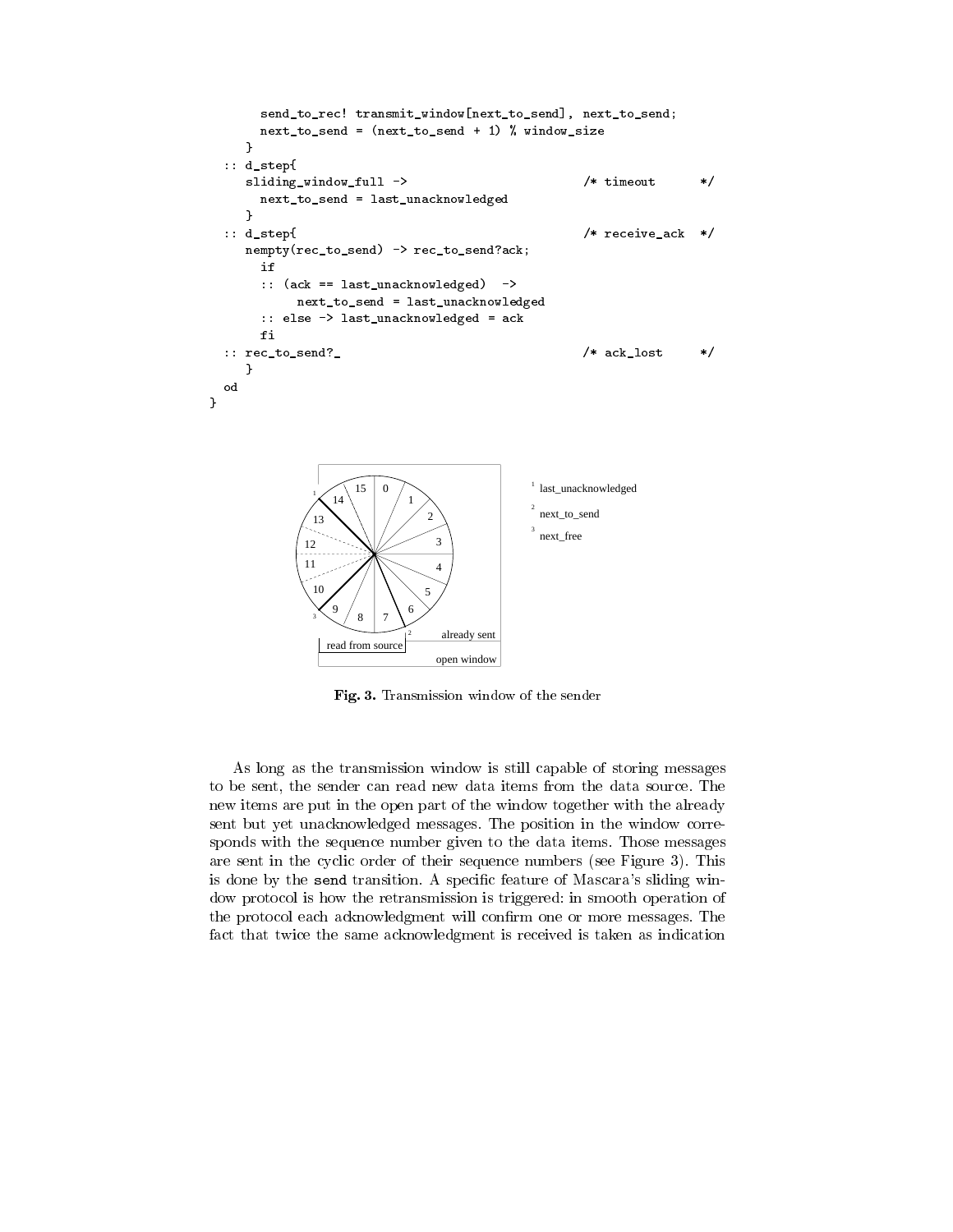by the sender that a transmission error has occurred and it start resending (by setting next to send back to last unacknowledged). Another cause for resending in practice is a timeout occurring in case the acknowledgments are too late. This situation is modeled here in a simplified way where the timeout is bound to occur when the maximum number of 15 unacknowledged cells has been sent (sliding window full). An arriving acknowledgment causes the acknowledged message to fall out of the open window, the window 'slides' one message forward (receive ack). The acknowledgment may also be lost which is modeled by ack lost.

```
proctype Receiver()
\overline{\phantom{a}}byte nexterne die op die op die op die op die op die op die op die op die op die op die op die op die op die o
  Seq_Number received_number;
 do:: send_to_rec.(_,_) /* receive_receive_1
  :: atomic{
                                                        /* receive */send_to_rec?(data_item,received_number) ->
       if
        :: (received_number == next_expected) ->
            rec_to_upper!data_item;printf("Output", data_item);
             next_expected = (next_expected + 1) % window_size
        :: else -> skip
       fi}:: reconstruction of the construction of the construction of the construction of the construction of the constr
 od}
```
If the receiver gets a message with the expected sequence number, it delivers the corresponding data item to the data target. The counter for the next expected sequence number is increased cyclically by 1. Also, an acknowledgment may be sent at any time, indicating the next expected sequence number (send ack).

#### $\overline{4}$ Verification of the Sliding Window Protocol

We want to prove a *safety property* of the sliding window protocol of Section 3, namely that the protocol ensures reliable communication. This means no data item is lost nor duplicated and the receiver delivers the data in the original order. Relating the input stream at the sender to the output stream delivered by the receiver, we say that the protocol is correct, if for all input sequences the output sequence of each possible run of the protocol is a *prefix* of the input sequence. Trying to establish the correctness of the protocol with the full window size of 16 directly will not succeed using Spin.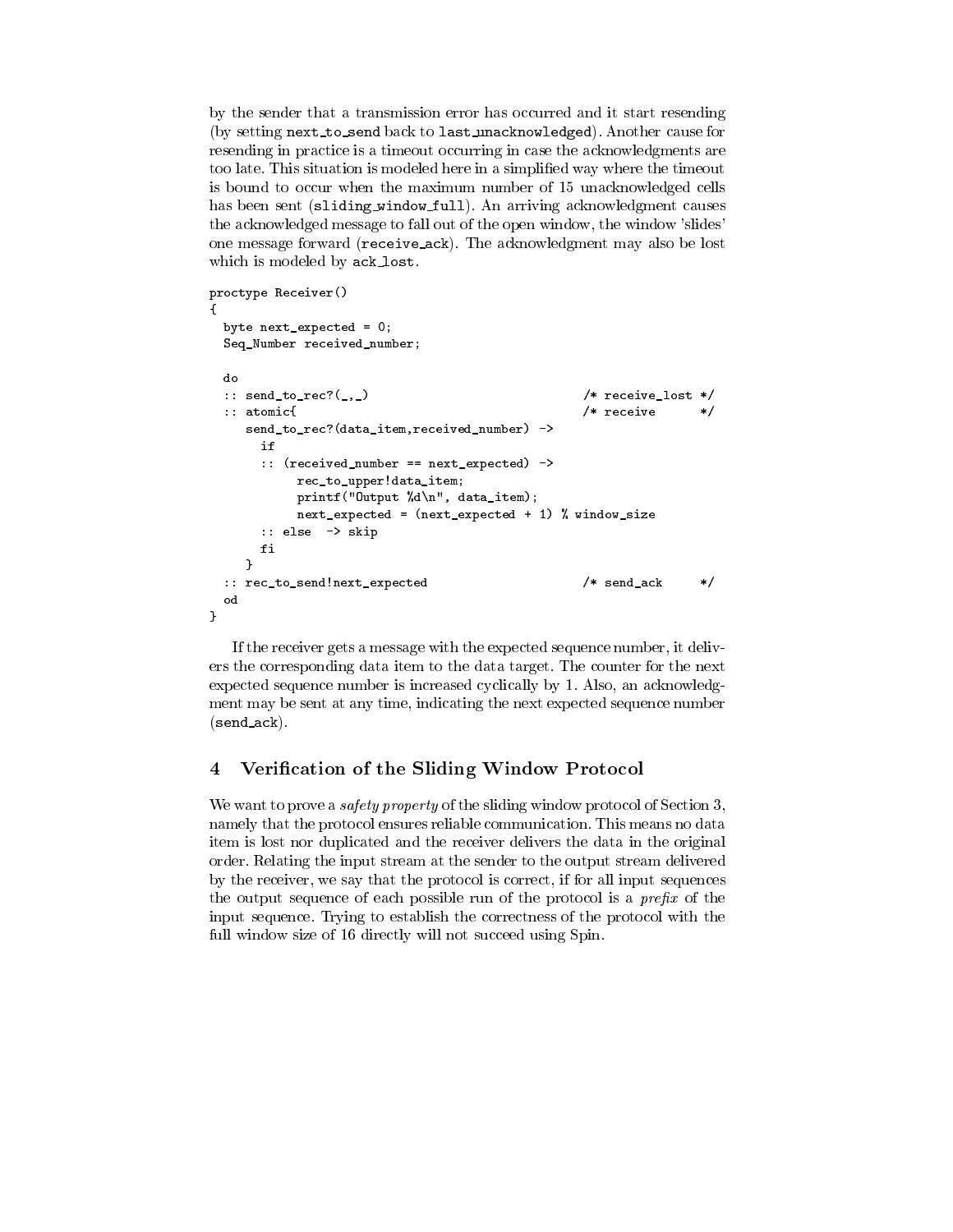Observing that the protocol is *data independent*, we can start by considering the stream of natural numbers as input, as opposed to arbitrary data, i.e., it is enough to establish that if we have as input the stream of natural numbers, the output is always a prefix thereof.

Before we formalize the properties, we introduce some useful notations. A sequence of data items from the data domain  $\mathbb D$  is a function seq :  $\mathbb N_{\leq k} \to \mathbb D$ for a  $k \in \mathbb{N} \cup \{\infty\}$ , this k is the length of seq and is denoted as #seq. We also denote a sequence as  $(seq_i)_{i\leq k},$  or  $(seq_i)_{i\in \mathbb{N}}$  in case  $\#seq = \infty.$  If  $out$  is a possible output sequence of the sliding window protocol for a given input sequence in, we denote this with out  $\in SW (in)$ . Let  $in_{\mathbb{N}} = (j)_{j \in \mathbb{N}}$ . A language is a set of sequences. For a language L, we denote with  $out \in SW(L)$  that there is a word in  $\in L$  with out  $\in SW(in)$ . A run or a computation with a certain input is a sequence of consecutive states of the sliding window protocol.

**Lemma 1.** If the protocol satisfies the property

For all out 
$$
\in SW(in_{\mathbb{N}}), k < \text{#}out : out(k) = k,
$$
 (Prefix)

then it is correct in the sense described above.

Proof. Assume that the protocol is erroneous, i.e., there exists an input sequence in and a trace of the protocol such that the output sequence *out* is no prefix of in. Then, we find a first error on a position  $k \leq \text{\#}out$  such that

$$
out(k) \neq in(k)
$$
 and for all  $j < k : out(j) = in(j)$ .

Since the protocol is data independent, we can adapt this trace with the input  $in_{\mathbb{N}}$ . Data independence ensures that exactly the same steps are possible. This yields to an output sequence *out* of the same length as *out*. Consider now position k of  $\widetilde{\it out}$ . Then,  $\widetilde{\it out}(k) \neq \overline{\it in}_{\mathbb{N}}(k)$ . Thus, there exists  $j \neq k$  with  $in_N(j) = out(k)$ . But by choice of  $in_N$  we are now able to derive  $out(k) \neq k$ .

In the following, let *out* be an arbitrary output sequence of the sliding window protocol for the input sequence  $in_{\mathbb{N}}$ .

#### 4.1 Decomposition of (Prefix)

After exploiting data independence to simplify the data domain, we continue by a first decomposition step, splitting the safety requirement into the following four properties.

**Lemma 2.** The following properties are a decomposition of  $(Prefix):$ 

$$
\forall i < \text{#} \, out : \, out(i) \in \mathcal{M}_{16}(i) \tag{Mod16}
$$

$$
\#out > 0 \implies out(0) = 0 \tag{Init}
$$

$$
\forall i < \text{#} \, out \, -1 : \, out(i+1) > \, out(i) -15 \qquad \qquad \text{(WinSize)}
$$

$$
\forall i < \#out - 1 : out(i+1) \le out(i) + 15 \tag{Loss}
$$

where  $\mathcal{M}_{16}(i) = \{j \in \mathbb{N} \mid j \equiv_{16} i\} = \mathbb{N} \cap i + 16\mathbb{Z}.$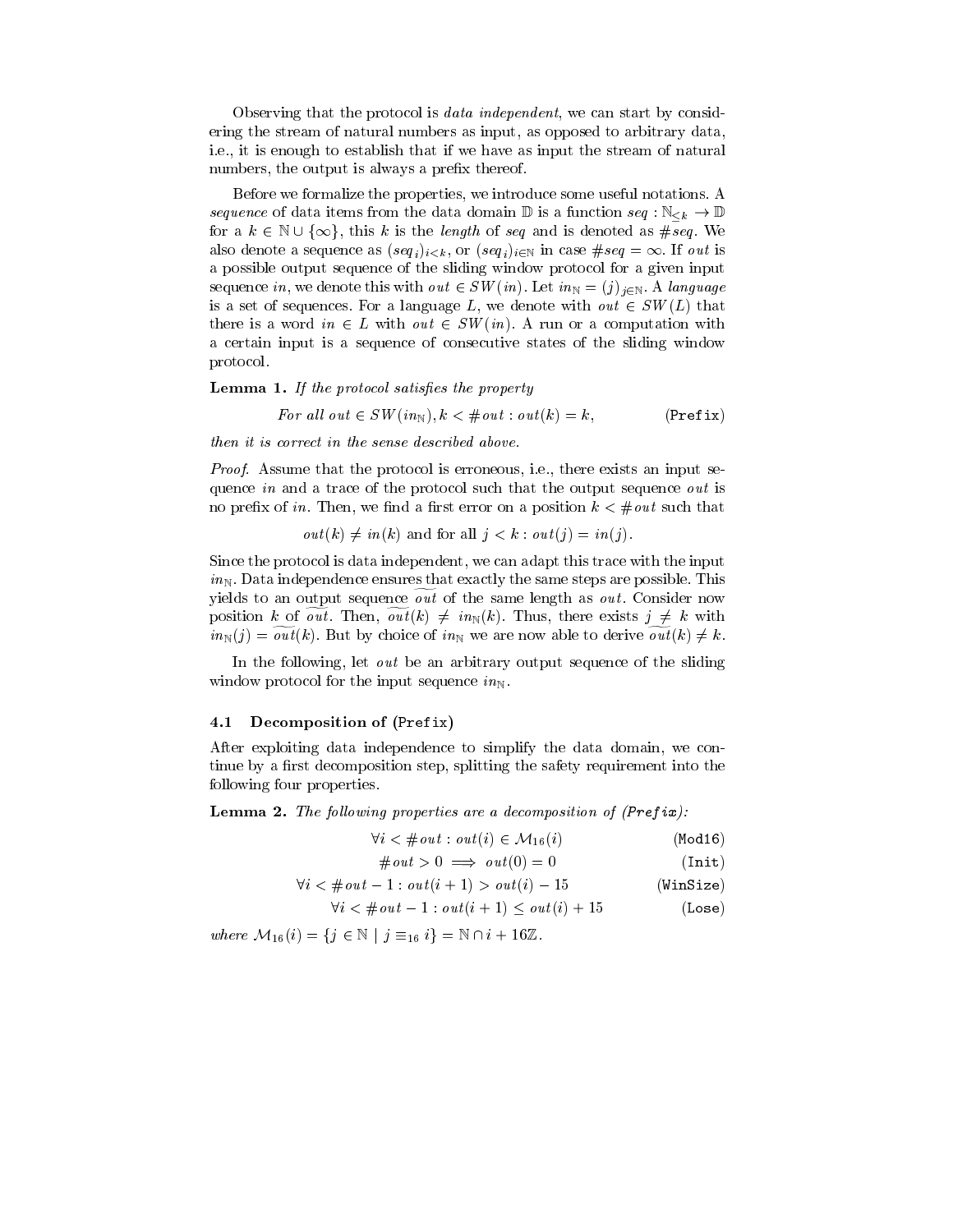The induction principle motivates this decomposition. Property (Init) is the induction base, saying that the first output is correct. The other properties decompose the induction step, which states that  $out(i) = i \implies$  $out(i + 1) = i + 1.$ 

One can observe that whatever happens between sender and receiver, the labeling of the input data items with the sequence numbers, and the receiving in just the right order of the sequence numbers done by the receiver, ensures Property (Mod16), restricting the positions on which input data elements can occur in the output sequence.

Properties (WinSize) and (Lose) now give further restrictions to the output sequence positions, saying that the values of neighbored positions in the output sequence are not too far away.

Proof. We have to show that these properties together imply (Prefix), so assume they are valid. Let  $i < #out$ . We prove  $out(i) = i$  by induction on i. Case:  $i = 0$ . In this case we have  $out(0) = 0$  by (Init).

Case:  $i \rightarrow i+1$ . Assume  $out(i) = i$ ,  $i+1 < #out$ , and consider  $out(i+1)$ . We know by (Mod16) that there exists a  $k \in \mathbb{Z}$  such that  $out(i+1) = i+1+16k$ . Since  $i = out(i)$  we have  $out(i + 1) = out(i) + 1 + 16k$ .

 ${\rm I}$  If  $k \geq 1$ , we have  $\text{out}(i + 1) \geq \text{out}(i) + 17$  in contradiction to (Lose).

 ${\rm I}$  If  $k \le -1$ , we have  $\mathit{out}(i+1) \le \mathit{out}(i)-15$  in contradiction to (WinSize).

Consequently,  $k = 0$  and  $out(i + 1) = i + 1$ .

We now establish Properties (Mod16), (Init), (WinSize), and (Lose).

In the following sections we use the abbreviations  $R$  for the receiver and S for the sender process. The notion send means that the message has been put into the channel.

#### 4.2 Property (Mod16)

First, we want to establish Property (Mod16):  $\forall i \leq \text{#} out : out(i) \in \mathcal{M}_{16}(i)$ .

Data Independence By data independence, we can reduce the input language to the word  $in_m = (012 \dots 15)^\infty$ . So we identify data items on positions  $16k + i$  and  $16k' + i$ . We have to show the following:

(i) For all  $out \in SW(in_m)$ : out is a prefix of  $in_m$ .

Now we apply the decomposition principle explained in Section 2.4.

Considering a chaotic sender, we observe that  $R$  sends only acknowledgments n such that either  $n = 0$ , or  $n > 0$  and R has received a message  $(d, n - 1)$  before. Since the messages are exchanged via a buffer, one can derive that R sends only n if either  $n = 0$ , or  $n > 0$  and S has sent a message  $(d, n - 1)$  before.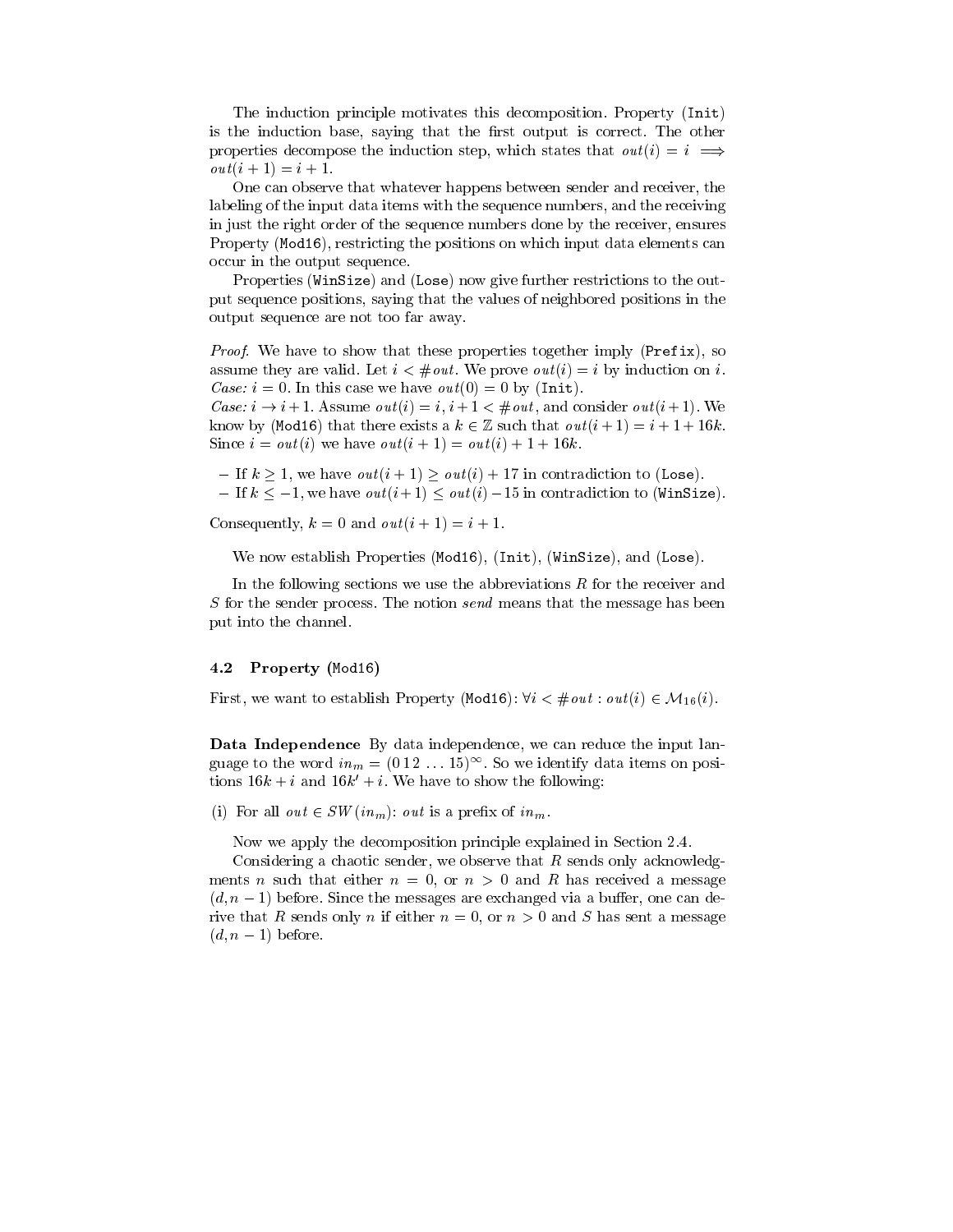If R behaves in this way, S can only send positions of the transmit window to which it has written before. Hence, we can derive a restriction for the messages standing in the buffer. With this restriction, we can construct an abstract system usable for verication of Property (i).

This decomposition is explained in detail below.

Abstractions Even with the reduced input language the system is far from being model-checkable. The main problem for the verification are the buffers from  $S$  to  $R$  and vice versa. A method often successful to overcome the state explosion caused by such a buffer is to restrict the possible messages which can occur in it, and to use two variables as the abstract buffer: one which holds the head value of the buffer, and one boolean which is true if and only if the buffer is empty, since these are the important informations for one system step.

The abstraction relation then says that the abstract variable holds exactly the head value of the buffer in the case it is non-empty. This relation must be restored after each read operation by assigning arbitrary values to the abstract variables. Here, restricting these values is often helpful.

As explained, we now apply the decomposition principle from Section 2.4 and start considering a chaotic sender. This leads to the following property:

(ii) In every run (with input  $in_m$ ), each acknowledgment n sent by R is either 0, or  $n > 0$  and R received a message  $(d, n - 1)$  before.

Now we describe the abstraction used for the verication of this property. We abstract the buffer from  $S$  to  $R$  in the way described above, discard the acknowledgment buffer, and use a chaotic sender which is able to send any message. The receiver functionality is unchanged, except that  $R$  is not required to send, and that  $R$  changes the buffer variables arbitrarily after reading a message. Then we use Spin to establish that property.

Since every message occurring in the buffer is written to it by  $S$ , Property (ii) implies Property (iii).

(iii) In every run (with input  $in_m$ ), each acknowledgment n sent by R is either 0, or  $n > 0$  and S sent a message  $(d, n - 1)$  before.

Relying on this Property (iii), we obtain by setting  $S$  in parallel with a receiver fulfilling Property (iii):

(iv) For all messages  $(d, n)$  occurring in the buffer from S to R (at any time in any run with input  $in_m$ ),  $d = n$ .

The abstract system used to establish Property (iv) by model-checking is the following. The buffer from  $S$  to  $R$  is discarded, and the acknowledgment buffer is abstracted in a similar way as before. The abstract receiver can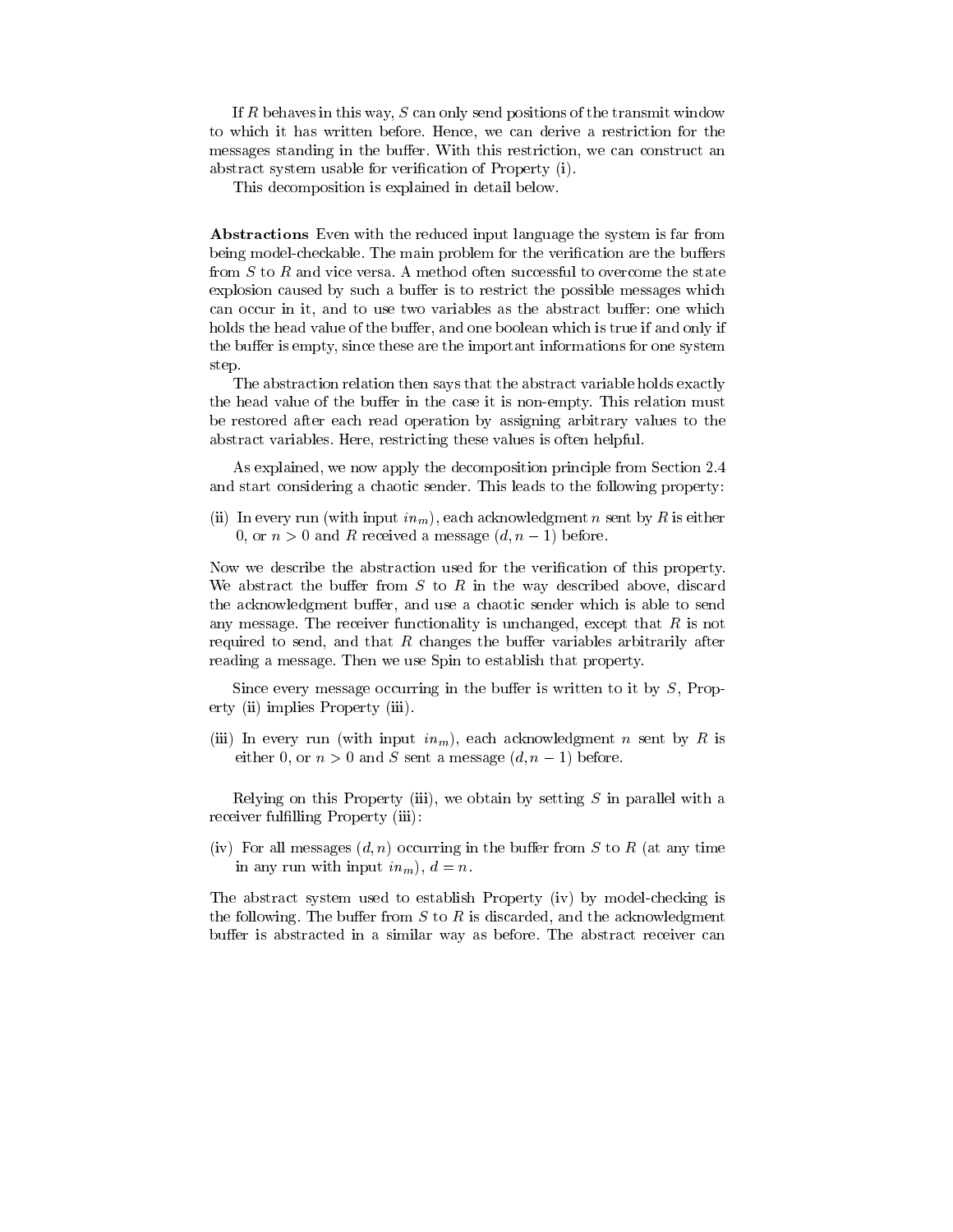non-deterministically send every acknowledgment allowed by Property (iii).  $S$  assigns non-deterministically values allowed by Property (iii) to the buffer variables after an acknowledgment reception, the rest of <sup>S</sup> is unchanged. For this abstract system, Property (iv) can be model-checked.

Now we describe the abstraction used for verifying Property (i) with Spin. The channel from  $S$  to  $R$  is abstracted to two variables as described above. the acknowledgment buffer is discarded. After each read operation of  $R, R$ restores the abstraction relation by assigning non-deterministically a value  $(n, n)$ . These are the only possible values according to Property (iv). The abstract sender can assign arbitrary values (restricted by Property (iv)) to the buffer variables. Then, the property is easily model-checked using Spin.

The abstraction relation ensures that the receiver variables of the abstract and concrete systems coincide, and that the abstract channel variable holds the head value of the concrete channel in case it is non-empty.

### 4.3 Property (Init)

Following our approach we now prove  $\text{\#}out > 0 \implies out(0) = 0$ .

Decomposition Decomposing (Init) leads to the following requirements:

- (v) For all runs with input  $in_{\mathbb{N}}$ , if a message with a data value  $d \geq 16$  is sent by S, then the sender read an acknowledgment  $\neq 0$  earlier.
- (vi)  $R$  gives out only data items which  $R$  has received through the data channel.

We will show (v) by model-checking. For this property we use in the following sections data independence and abstractions to yield a suitable system. Property (vi) follows easily by data independence. Indeed, we can directly derive from the program text that  $R$  does not change received data nor introduces new data, that is, it only passes on the received data items.

The decomposition leads to a proof obligation, namely that the conjunction of Property (v) and (vi) implies Property (Init). This is shown next.

Proof. Consider a computation, a state in that computation, and assume  $\#out > 0$  in that state. With Property (Mod16) we know that  $out(0) = 16k$ for a suitable  $k \in \mathbb{N}$ . By (v) we know that before a data item  $d > 16$  is sent by  $S$ , the sender receives an acknowledgment  $a$  different from 0. Consider the point in the computation when S receives an acknowledgment  $a \neq 0$  for the first time. Then, a was sent by R, since the buffer does not invent data.

Consequently,  $R$  has changed the value of its variable next expected which is initialized to 0, and therefore,  $R$  has received a message with sequence number 0.

Every message which R receives was sent by S earlier. Since  $(0,0)$  is the only message sent by  $S$  so far with sequence number 0,  $R$  has received this message.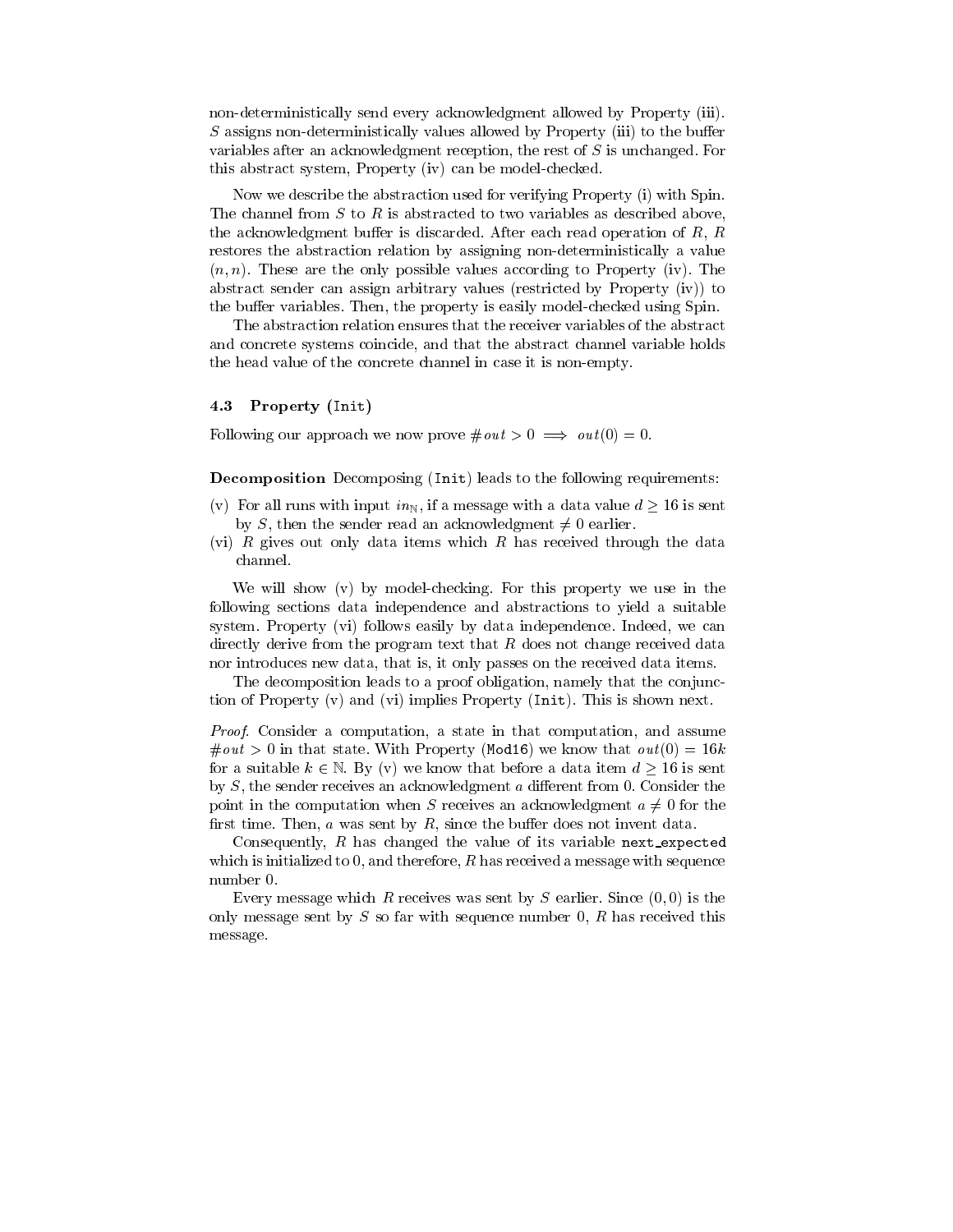If R changes next expected, it also gives out the data item attached to the received message in the same atomic transition. Therefore,  $R$  starts the output sequence with the data item 0.

Data Independence By data independence we reduce the input language of the system for Property (v) to 0<sup>--</sup> 0 T 0<sup>-</sup>. Adapting Property (v) to this new input language, we have to show the following:

(VII) For all runs with the input language  $0^{\circ}$  O  $1.0^{\circ}$ , whenever  $S$  sends data value "1", S received an acknowledgment  $\neq 0$  before.

Now we use abstraction to construct an abstract system used to model-check this property.

Abstraction For Property (vii), we can use a very abstract receiver which non-deterministically is able to send every possible acknowledgment. The functionality of the sender is unchanged, except two modifications. First, the buffer between sender and receiver can be discarded. Second, the capacity of the acknowledgment channel still leads to state space explosion. Therefore, we abstract the buffer analogously to Section 4.2 to two variables  $rec\_to\_send$ (for the head element) and rec to send empty. The abstract system can set these variables to arbitrary values after reading an acknowledgment.

After constructing this abstract system, one can observe that the functionality of the sender transition ack lost is almost the same than the functionality of the whole receiver. Therefore, only little modications must be made to abstract away the whole receiver. The concrete receiver steps are then simulated by the abstract ack lost transition.

Furthermore, we introduce an auxiliary variable last sent which holds the value of the last data item sent and is used to formulate the property, and which replaces the abstract channel from  $S$  to  $R$  with respect to Property (vii).

The abstraction relation which defines the relationship between the concrete and the abstract system is given in Figure 4. Here,  $\sigma_C$  (resp.  $\sigma_A$ ) is a concrete (resp. abstract) state, head of a FIFO queue gives the next element which will be read, last gives the last value appended,  $\text{proj}_i$  is the  $i\text{'th}$ pro jection, and nonempty of a FIFO queue holds whenever the queue is not empty.

With this abstract system, it is possible to establish the (adapted) property using model-checking. We made the abstraction proofs using PVS. The translation of the Promela-model into a PVS theory is straightforward, and the abstraction proofs were almost automatic.

### 4.4 Property (WinSize)

To establish  $\forall i < \text{#} out - 1 : out(i + 1) > out(i) - 15$ , we use a similar approach as for Property (Init). Therefore, we do not go into every detail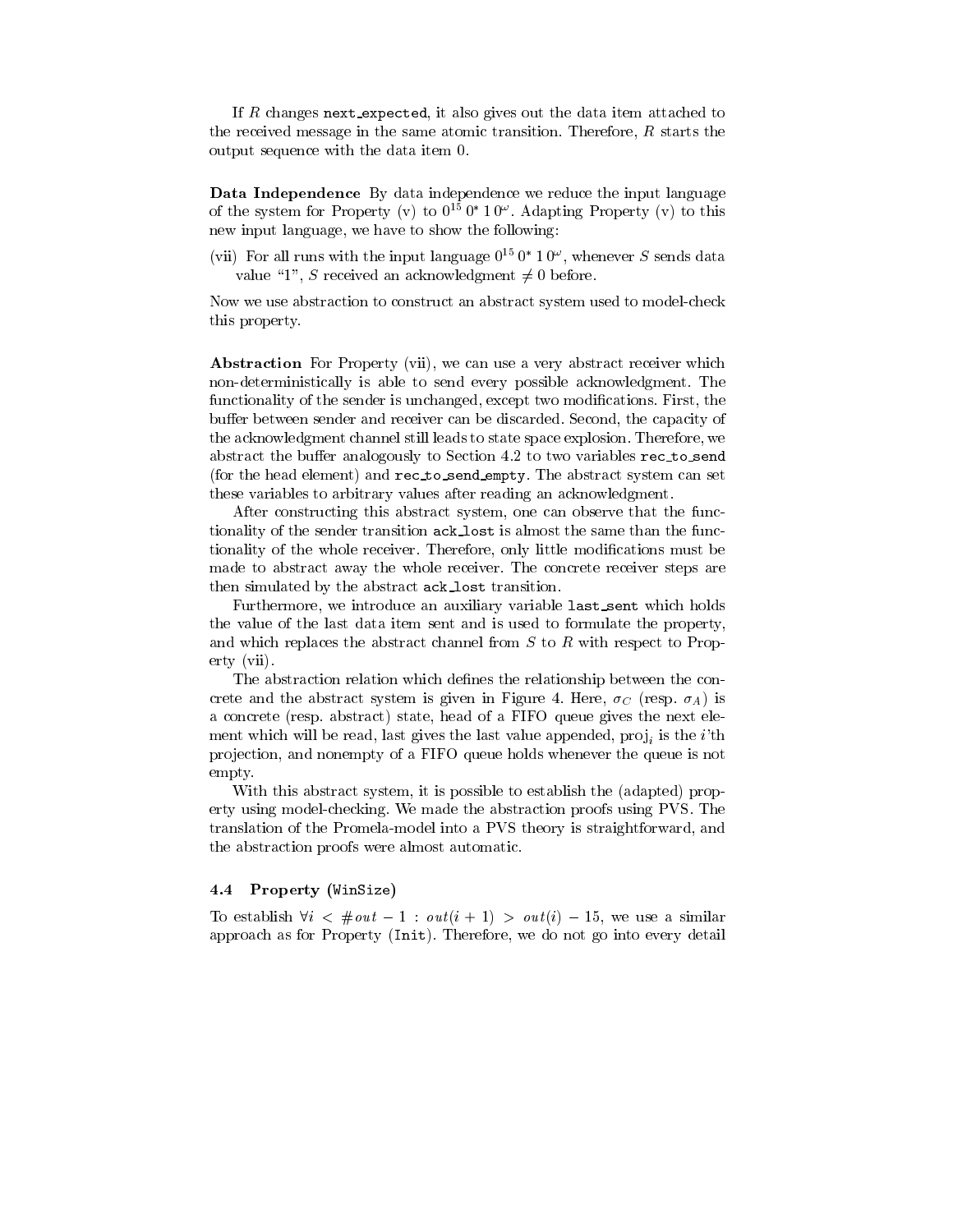```
\alpha(\sigma_C, \sigma_A) \stackrel{\text{def}}{=} \sigma_C(\text{transmit\_window}) = \sigma_A(\text{transmit\_window})\wedge \sigma_C (next to send) = \sigma_A(next to send)
                     \wedge \sigma_C (next free) = \sigma_A(next free)
                     \wedge \sigma_C (last_unacknowledged) = \sigma_A(last_unacknowledged)
                     \land nonempty(\sigma_C(rec_to_send)) \implieshead(\sigma_C(\texttt{rec-to\_send})) = \sigma_A(\texttt{rec-to\_send})\wedge \neg \sigma_A(rec_to_send_empty) \iffnonempty(\sigma_C(\texttt{rec_to\_send}))\land nonempty(\sigma_C(send_to_rec)) \impliesproj_1(last(\sigma_C(send_to_rec))) = \sigma_A(last_set)
```
Fig. 4. Property Decomposition

for this property. The property holds, since the transmit window is bounded, and since the sender fills the transmit window in cyclic order. After a data items falls out of the window, which happens if we read too many items from the upper layer, it can never be send again.

Decomposition We only mention one of the properties we got by decomposing (WinSize):

(viii) For all runs with input  $in_{\mathbb{N}}$ , if the sender sends a value d, it will never send a value  $d' < d - 15$  afterwards.

We will establish this property by model-checking and describe in the following sections how to apply data independence and abstraction to it. The decomposition further needs the fact that we have a FIFO buffer, and that <sup>R</sup> does not store, but directly delivers when it receives data.

Data Independence To verify Property (viii), we use data independence to reduce the input language of the system to  $L = 0^* 10^{14} 0^* 20^{\infty}$ . Then, we have to reformulate Property (viii) and obtain:

(ix) For all runs with input from  $L$ , after sending data item "2", the sender never sends a "1".

Abstractions To verify the reduced property, we again concentrate on the sender and use a very abstract receiver which only sends non-deterministically an arbitrary acknowledgment. In fact, the same abstract system (apart from the input language) can be used as given in Section 4.3.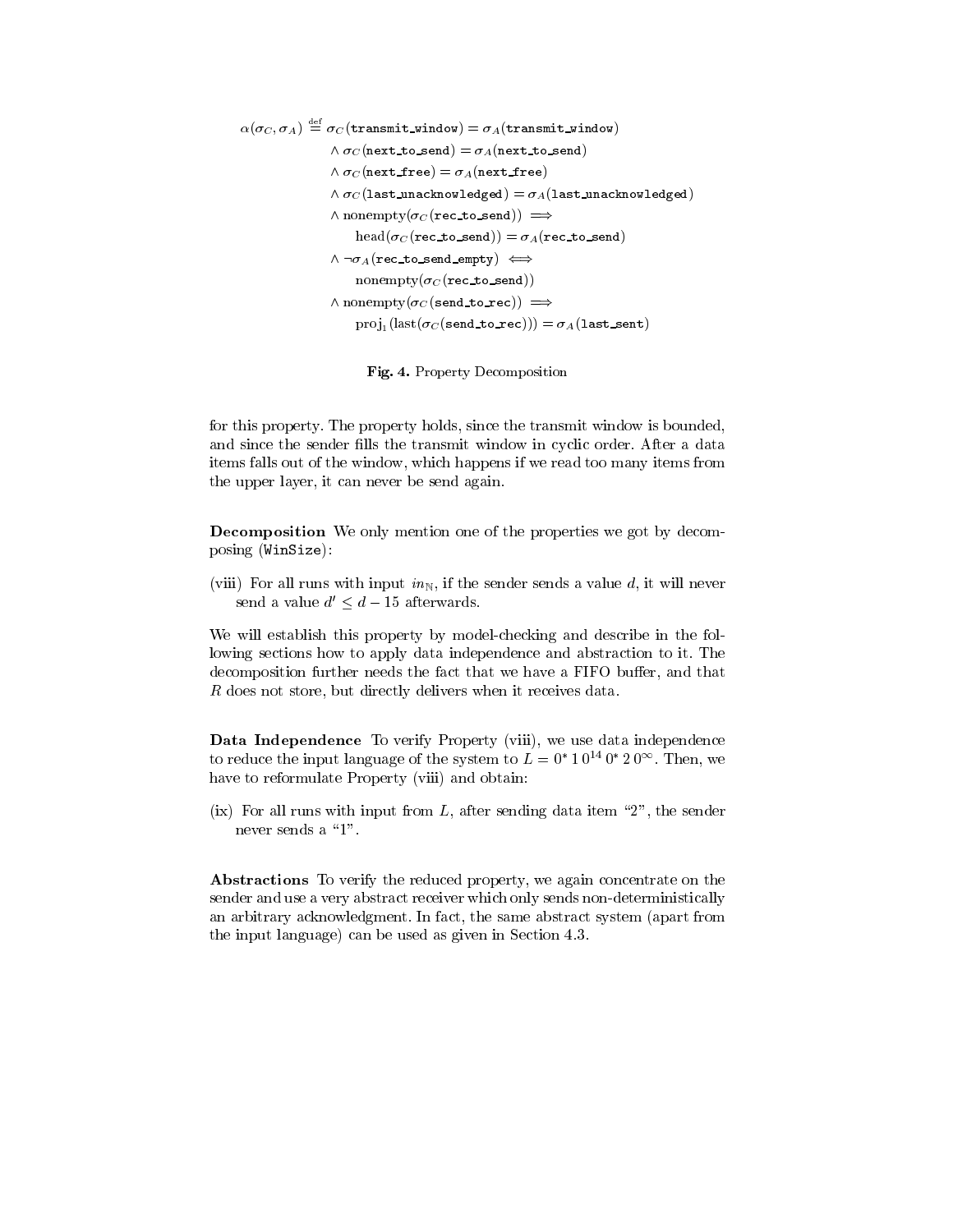### 4.5 Property (Lose)

To prove  $\forall i < \text{#}out - 1 : out(i + 1) \le out(i) + 15$ , let us start with the following lemma which is proven analogously to Lemma 2.

Lemma 3. If Properties (Mod16)-(Lose) from page 9 hold for all states of a computation comp =  $s_0 \longrightarrow s_1 \longrightarrow$  ... up to a state  $s_n$ , then  $s_n$  satisfies:  $\forall j \leq \text{\#}out - 1 : out(j) = j.$ 

For the proof of the next proposition, we introduce some new notions. A non-empty position of the transmit window in state <sup>s</sup> ofthe sender is a position i with  $0 \le i \le 15$  such that

> $(i - s($ last\_unacknowledged)) mod 16  $<$  (s(next\_free) - s(last\_unacknowledged)) mod 16.

In other words, it is a position in the open transmit window, one in the modulo interval [ $s$ (last\_unacknowledged)...pred<sub>m</sub>( $s$ (next\_free))], where  $\text{pred}_{m}(i) = (i - 1) \text{ mod } 16$ . Analogously, an *empty position* is a position which is not non-empty. The notion that the sender *acknowledges* position i by taking transition t means that, in the original state, position i was a non-empty position, and after taking transition  $t$ , i has become an empty position. The sender *acknowledges erroneously* by executing a sequence of acknowledgment receptions, when after executing the sequence steps, there are more non-empty positions than before executing that sequence. This covers the case when the pointer last unacknowledged jumps to an empty position by reading an acknowledgment, thus enlarging the open transmit window.

Proposition 4. The sliding window protocol satisfies Property (Lose).

*Proof.* Assume that Property (Lose) does not hold. Then we find a computation

$$
comp = s_0 \xrightarrow{t_0} s_1 \xrightarrow{t_1} \dots \xrightarrow{t_{n-1}} s_n
$$

such that Property (Lose) is violated. Each  $s_i$  is a state and each  $t_i$  is a transition of the system (for example a transition of the receiver). Let  $n$  be the first position such that  $s_n$  satisfies one of the following clauses:

- (a)  $out(i + 1) > out(i) + 15$  for an i.
- (b) By reading the acknowledgments from the acknowledgment buffer,  $S$  is able to acknowledge a data item d which has not been given out by  $R$ .
- (c) S can acknowledge erroneously by executing a sequence of acknowledgment receptions.
- (d) By reading the acknowledgments from the acknowledgment buffer,  $S$  can reach a state such that the value of next expected is a bad acknowledgment in the sense of (b) or  $(c)$ , i.e. S can reach a state, in which the value of next expected would acknowledge a data item which has not yet been given out by  $R$ , or it would acknowledge erroneously.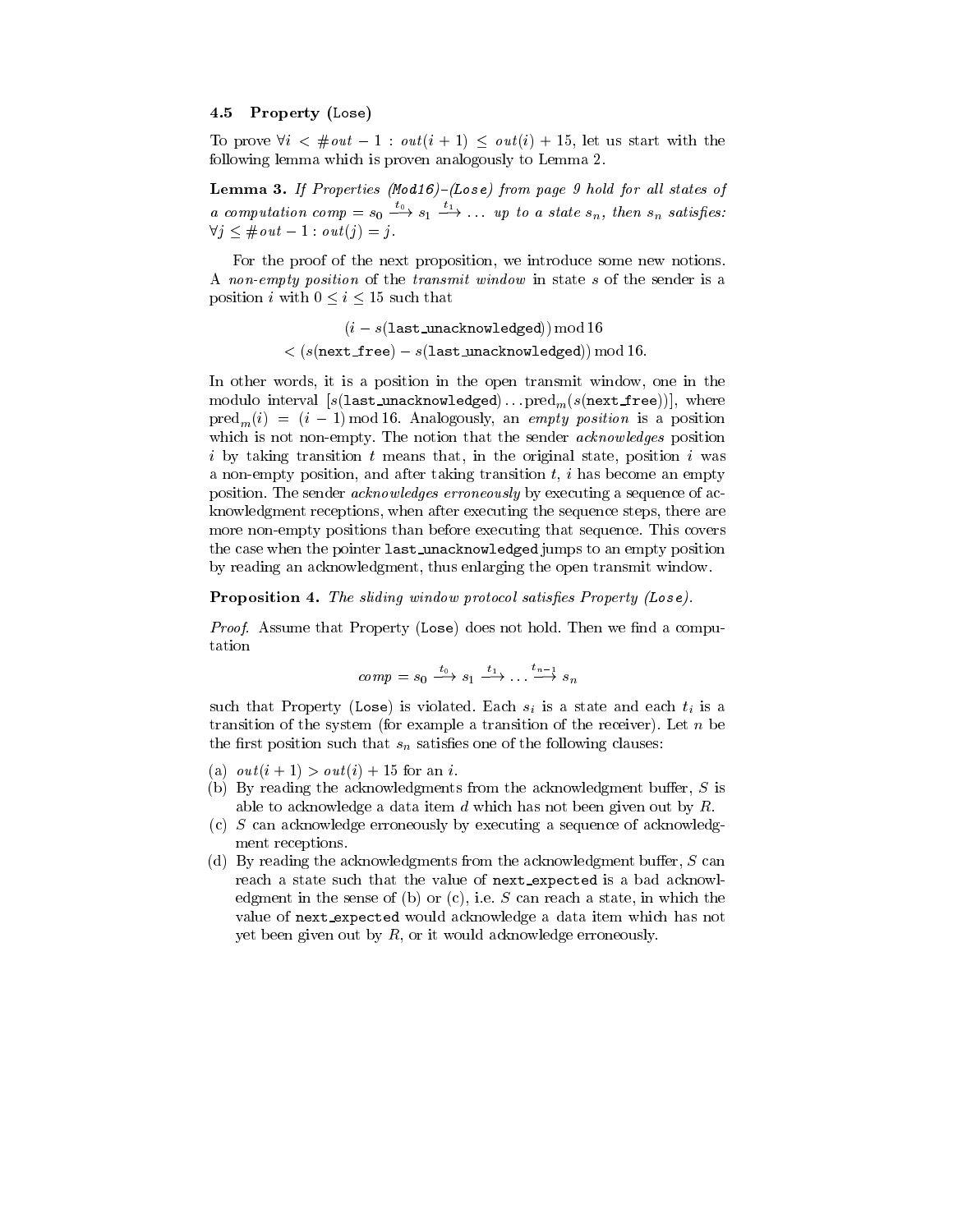It is obvious by initialization of the processes that  $n > 0$ .

Case: Property (a) holds in state  $s_n$ . Choose i such that (a) holds for that i. Since *n* is the minimal position such that (a) holds, the last transition  $t_{n-1}$ must have added  $out(i + 1)$  to the output sequence. Since *n* is the minimal position for which one of (a)–(d) holds, we know that in state  $s_{n-1}$  (a) does not hold, which implies that Property (Lose) holds together with the other Properties  $(Init)-(WinSize)$ .

Lemma 3 then implies, that the output sequence of  $s_{n-1}$  is  $0, 1, \ldots, i$ . Consequently,  $out(i) = i$ . Step  $t_{n-1}$  extends this sequence with  $out(i + 1)$ . By (Mod16) we know that  $out(i + 1) = i + 1 + 16k$  for a suitable k. With Property (a) we then derive that  $k > 1$ . Consequently,  $out(i+1) > (i+1)+16$ .

Then, the sender has already sent  $i + 1$  before. But this data item has never been given out by the receiver. On the other hand, the sender must have acknowledged data item  $i + 1$  in the past, otherwise it could not get data item  $out(i + 1)$  into its transmit window. Hence, on an earlier point in the computation, (b) must hold. Contradiction!

Case: Property (b) holds in  $s_n$ . Hence, by reading acknowledgments from the buffer,  $S$  can acknowledge a data item  $d$  which has not yet been given out by the receiver. Consider transition  $t_{n-1}$ .

- $t_{n-1} \in \{\text{send}, \text{timeout}, \text{receive\_lost}, \text{receive}\}$ : In this case, the variables next free, last unacknowledged, and the buffer recto-send are unchanged. Hence, (b) also holds in state  $s_{n-1}$ . Contradiction!
- $t_{n-1}$  = receive\_data: Consider first the case that the new data item received by S and inserted in the transmit window on position  $j =$  $s_{n-1}$ (next free) is the one falsely acknowledged. After step  $t_{n-1}$ , the sender is able to acknowledge <sup>d</sup> by reading acknowledgments. These transitions do not affect variable next free. Hence, it is unchanged, and the only possibility to remove d from the transmit window, is to set the pointer last unacknowledged to position  $s_n$ (next free).

Now consider that the same sequence of acknowledgment receptions is done beginning in state  $s_{n-1}$ . With this sequence of steps we reach a state s such that  $s(\texttt{next\_free}) = \texttt{pred}_{m}(s(\texttt{last\_unacknowled})),$ which means the transmit window is maximally open.

In case the open window had this size already in  $s_{n-1}$ , it is not possible to take  $t_{n-1}$  in state  $s_{n-1}$ . Contradiction. In the other case, (c) is already satisfied in  $s_{n-1}$ .

Now consider the case, that d was already in position  $j$  in the transmit window in state  $s_{n-1}$ . After the same sequence of acknowledgment receptions starting in state  $s_{n-1}$ , a state s is reached.

If s(last unacknowledged)  $\neq s_n$ (next free), then the open window in state s is a subset of the open window in the state in which  $d$  is falsely acknowledged. Consequently, <sup>d</sup> is acknowledged in s. Hence, (b) is valid in state  $s_{n-1}$ . Contradiction!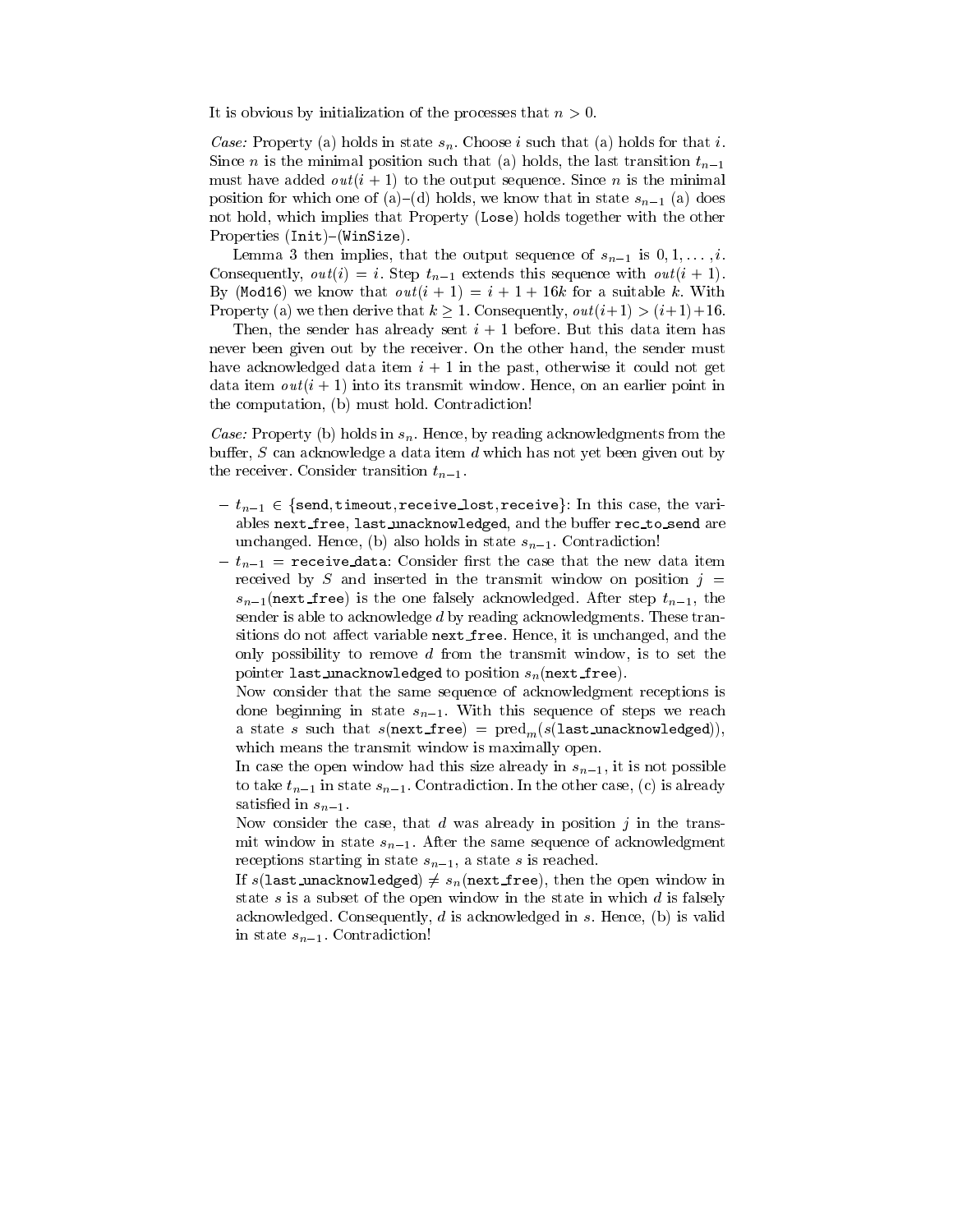In case s(last\_unacknowledged) =  $s_n$ (next\_free), the transmit window in state  $s$  is again maximal. This again leads to a contradiction (either  $t_{n-1}$  is not enabled, or (c) is already valid in  $s_{n-1}$ ).

- $t_{n-1} \in \{$ receive ack, ack lost}: In this case, every state which can be reached by reading acknowledgments was also reachable before from  $s_{n-1}$  by reading acknowledgments. Hence, (b) must also hold in  $s_{n-1}$ . This holds also for all subsequent cases, they are therefore left out.
- $t_{n-1}$  = send ack: In this case, (d) holds in state  $s_{n-1}$ , since the new acknowledgment appended to the acknowledgment channel by <sup>R</sup> is the value of its variable next\_expected.

Case: Property (c) holds in  $s_n$ . By reading the acknowledgments in the acknowledgment buffer,  $S$  can acknowledge erroneously, which means it can enlarge its transmit window. Again, consider transition  $t_{n-1}$ .

- $t_{n-1} \in \{$ send, timeout, receive lost, receive}: (c) already holds in state  $s_{n-1}$ . Contradiction!
- $t_{n-1}$  = receive data: The sender is able to enlarge the open transmit window by reading some acknowledgments . Consider again the same reception sequence of acknowledgments but starting in  $s_{n-1}$  reaching a state s.

If s(last\_unacknowledged) =  $s_{n-1}$ (next\_free), then in the sequence starting from  $s_n$  enlarging the window, the resulting open window size is 1. But this is also the size in  $s_n$ , thus, the open window is not enlarged. Also if s(last unacknowledged) =  $s_n$ (next\_free), the open window size is not enlarged.

Otherwise, in both sequences, starting either from  $s_n$  or  $s_{n-1}$ , the open window size is enlarged by the same amount. Thus, (c) is already valid in  $s_{n-1}$ .

 $t_{n-1}$  = send ack: In this case, (d) holds in state  $s_{n-1}$ .

Case: Property (d) holds in  $s_n$ . Assume that (a) does not hold. Then we can derive (using Lemma 3) that the output sequence is  $0,1,\ldots,i$  for a suitable  $i \geq 0$ . Consider transition  $t_{n-1}$ .

- ${t}_{n-1} \in {\text{send, timeout, receive_loss}}: (\text{d}) \text{ also holds in state } s_{n-1}.$  Contradiction!
- $t_{n-1}$  = send ack: Since the value of the variable next expected is appended to the acknowledgment channel, (d) is also valid in  $s_{n-1}$ .
- $t_{n-1}$  = receive data: Basically the same argumentation can be used as in the cases (b) and (c). One can think of an acknowledgment channel extended by the value of next expected.
- $t_{n-1}$  = receive: If the variable next expected is unchanged by transition  $t_{n-1}$ , then (d) holds in  $s_{n-1}$ . Consequently, R must have received a message  $(d', n')$  with  $n' = s_{n-1}$  (next expected). Then, d' is given out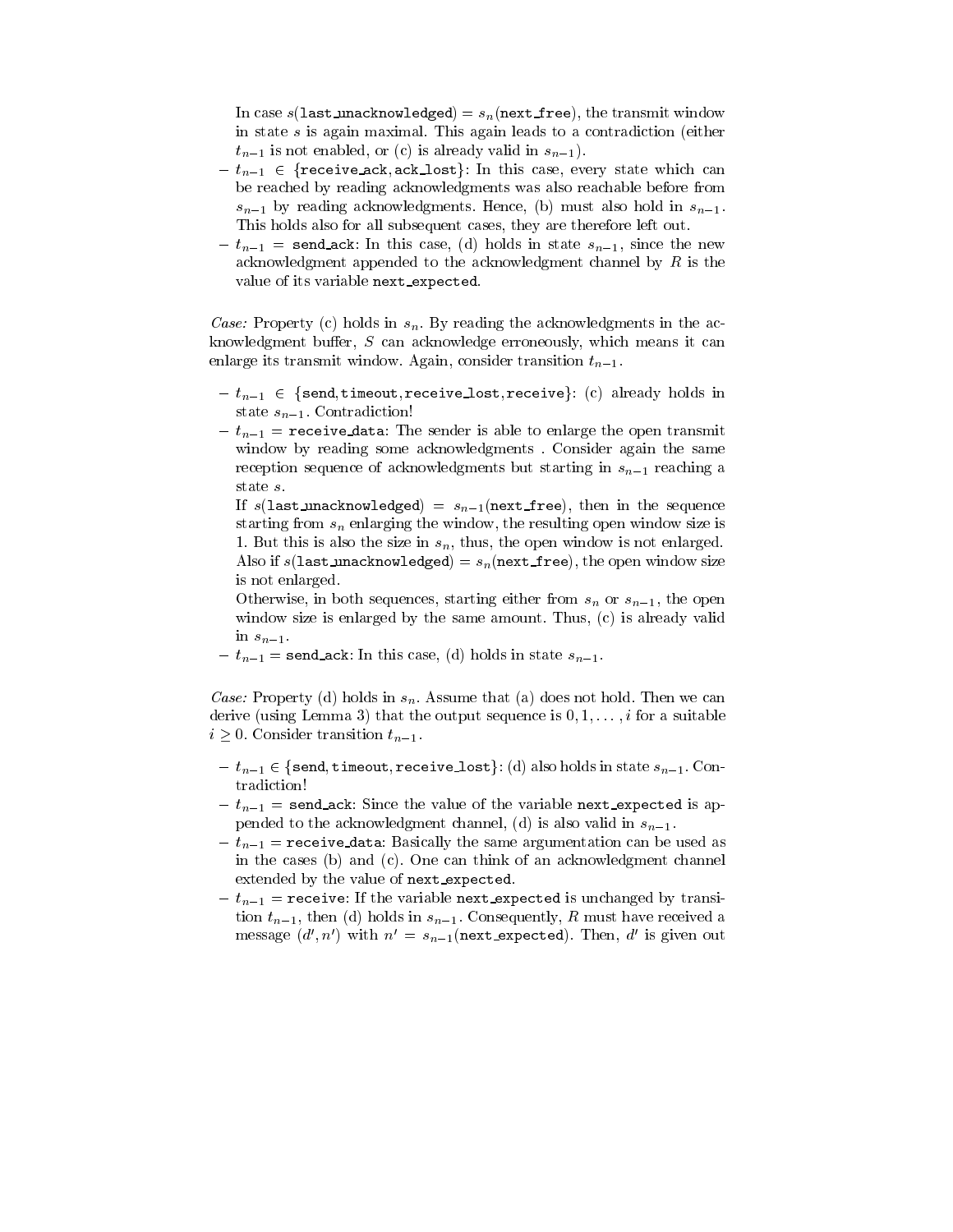by the receiver in this step, and there once was a state in which  $d'$  was in the transmit window on position  $n'$ .

Assume first that (d) holds since the value of next expected can be a bad acknowledgment in the sense of (b).

Since (d) does not hold in  $s_{n-1}$ , the position in the transmit window in which the error occurs must be position n' (since  $t_{n-1}$  increases —modulo window size— the variable next expected by 1). The output sequence (in state  $s_n$ ) must be  $0, 1, 2, \ldots, d'$ .

Hence, there is a data item  $d'' > d'$  on position n'. Then, d' must have been acknowledged by the sender with a transition  $t_i$  with  $j < n$ . Since n is minimal,  $d'$  must already have been given out by R before step j. Consequently,  $d'$  is given out at least twice, once before transition  $t_i$  and once by taking transition  $t_{n-1}$ . Contradiction!

Now assume that (d) holds since the value of next-expected would acknowledge erroneously, that means, enlarge the open transmit window. Thus, a state  $s$  is reachable by acknowledgment receptions such that  $n'' = s_n$ (next expected) enlarges the open transmit window. Since  $n' = \text{pred}_{m}(n'')$ , n' would also enlarge it in case  $n' \neq s_n(\text{next-free})$ . But then, (d) would be valid in  $s_{n-1}$ . Consequently,  $s_{n-1}$  (next expected) =  $n' = s_n(\text{next-free}) = s_{n-1}(\text{next-free})$ . But then, position n' in the transmit window of  $s_{n-1}$  is not in the open transmit window. Thus, d' is already acknowledged. But it has not yet been given out in state  $s_{n-1}$ . Hence, (b) is valid in  $s_{n-1}$ .

#### 4.6 Verication Results

The following table shows the experimental results on a SUN Ultra Sparc with 1 GB of memory and 167 MHz processor. The last column shows whether we used the Spin option for compression in this particular case. We always used partial order reduction.

| Property                 | time               | max. depth | memory | compression |
|--------------------------|--------------------|------------|--------|-------------|
| $(\text{Init})$          | 3 <sub>h</sub>     | 1,000,000  | 516MB  | no          |
| (Winsize)                | 15 h               | 1,000,000  | 901 MB | yes         |
|                          | $1 \,\mathrm{min}$ | 1.675      | 80MB   | no          |
| $\rm (ii)$               | 1 h                | 2.781      | 139 MB | no          |
| $\overline{\rm\bf (iv)}$ | 1.5 h              | 1,000,000  | 259 MB | no          |

# 5 Conclusion

In this paper we proposed a verification methodology that combines data independence, abstraction, and compositional reasoning. The essence of the approach is to exploit the added value of combining those techniques. Additionally it serves as a clean guideline to separate the properties amenable to automatic model-checking and those to be veried deductively.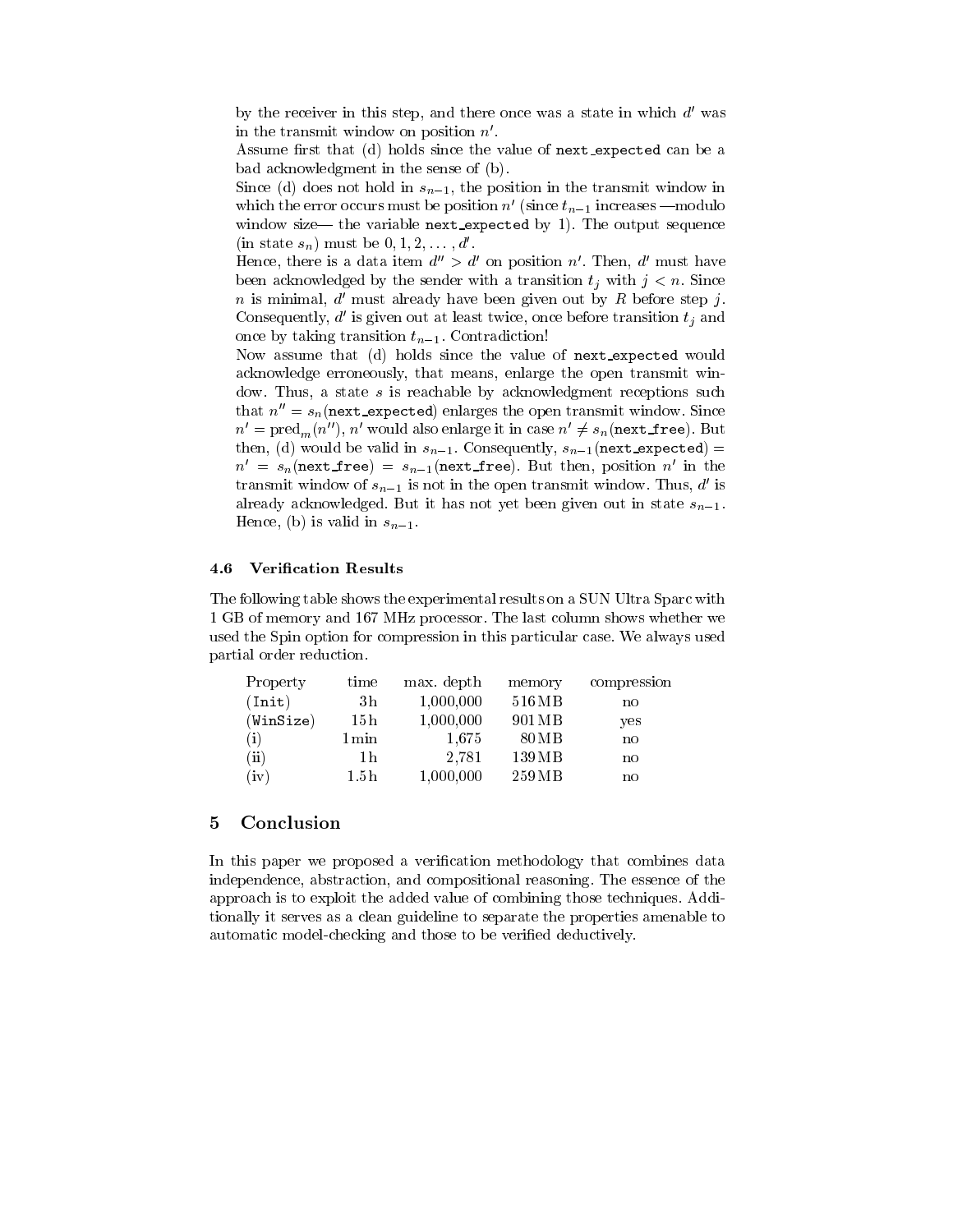We applied this methodology to analyze a realistic sliding window protocol taken from a wireless ATM protocol of window size of 16. To our knowledge, this is the largest size of a sliding window protocol veried with the help of model-checking techniques. In fact we applied the same methodology to prove a liveness property of the same protocol.

Related Work Various versions of the sliding window protocol have been studied in the literature. The treatment ranges from informal arguments [Knu81] [SL92] et. al. (and already in the original proposal [Ste76] of the protocol), over model-checking (e.g. in [RRSV87]), compositional reasoning (e.g. [Jon87]), proofs using theorem provers [Car89], or combinations of various techniques [Kai97]. Closest to our investigation is [Kai97], who also uses a combination of model-checking, abstraction and decomposition. Different from our work, [Kai97] does not use a theorem prover, but automatically checks safety of the abstraction using specic behavioral preorders. He succeeds in proving safety and liveness up to the window size of 7.

Acknowledgments We thank the anonymous referees for their very helpful comments and suggestions.

# References

- [BBLS92] A. Boua jjani, S. Bensalem, C. Loiseaux, and J. Sifakis. Property preserving simulations. In G. v. Bochmann and D. K. Probst, editors, CAV'92, volume 663 of LNCS. Springer, 1992.
- [Car89] R. Cardell-Oliver. The specication and verication of sliding window protocols. Technical Report 183, University of Cambridge, 1989.
- [CC77] P. Cousot and R. Cousot. Abstract interpretation: A unied lattice model for static analysis of programs by construction or approximation of xpoints. In 4th POPL, Los Angeles, CA. ACM, 1977.
- [CE81] E. M. Clarke and E. A. Emerson. Synthesis of synchronisation skeletons for branching time temporal logic. In D. Kozen, editor, Workshop on Logic of Programs 1981, volume 131 of LNCS. Springer, 1981.
- [CGL94] E. Clarke, O. Grumberg, and D. Long. Model checking and abstraction.  $TOPLAS$ ,  $16(5):1512-1542$ , 1994.
- [Dam96] D. Dams. Abstract interpretation and partition refinement for model che cking. PhD thesis, Technical University of Eindhoven, 1996.
- [DGG94] D. Dams, R. Gerth, and O. Grumberg. Abstract interpretation of reactive systems: Abstractions preserving ACTL , ECTL and CTL . In E.-R. Olderog, editor, Proceedings of PROCOMET '94. North-Holland, 1994.
- $[DPA+98]$ 98] I. Dravapoulos, N. Pronios, A. Andristou, I. Piveropoulos, N. Passas, D. Skyrianoglou, G. Awater, J. Kruys, N. Nikaein, A. Enout, S. Decrauzat, T. Kaltenschnee, T. Schumann, J. Meierhofer, S. Thomel, and J. Mikkonen. The Magic WAND, Deliverable 3D5, Wireless ATM MAC, Final Report, 1998.